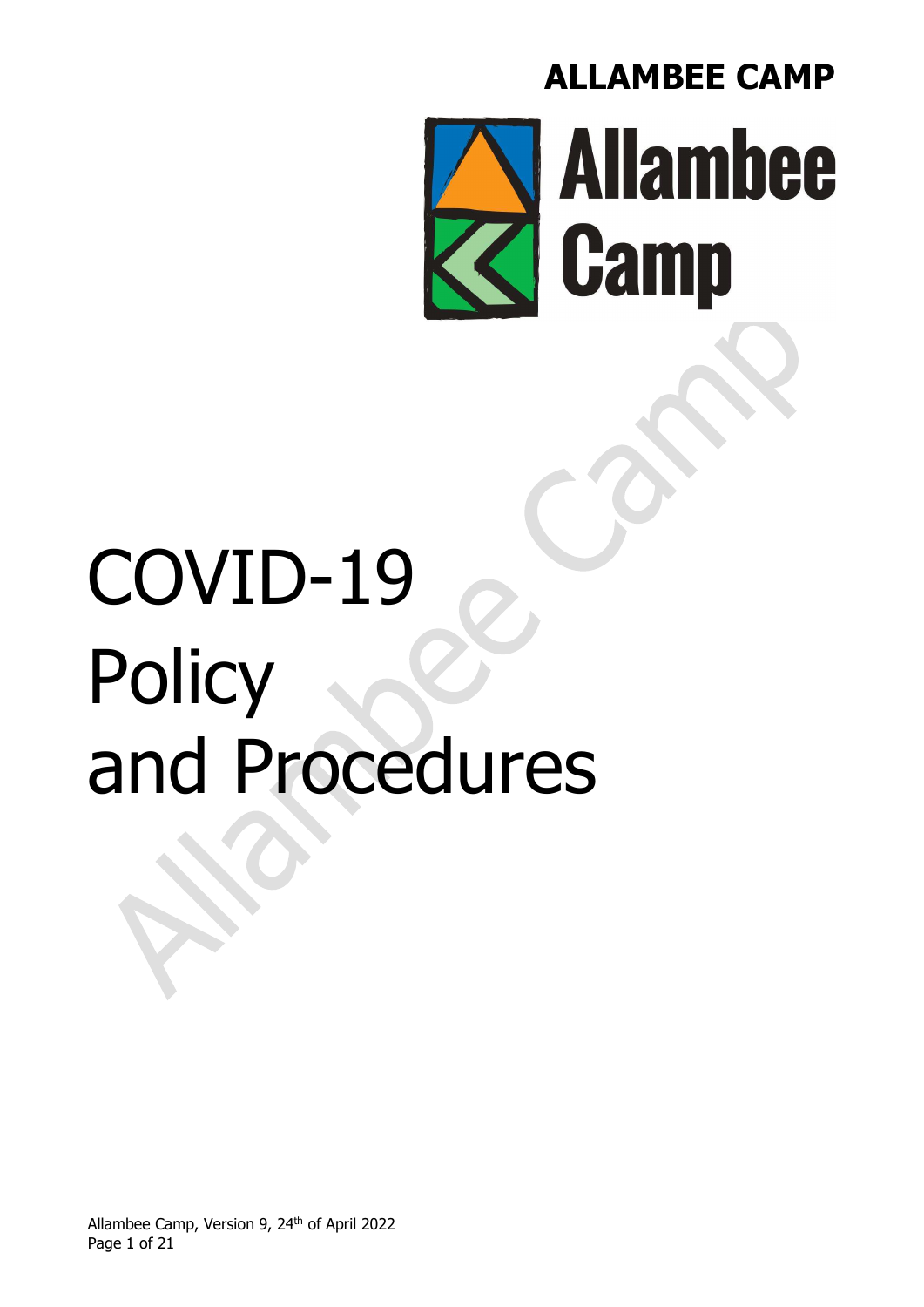#### Contents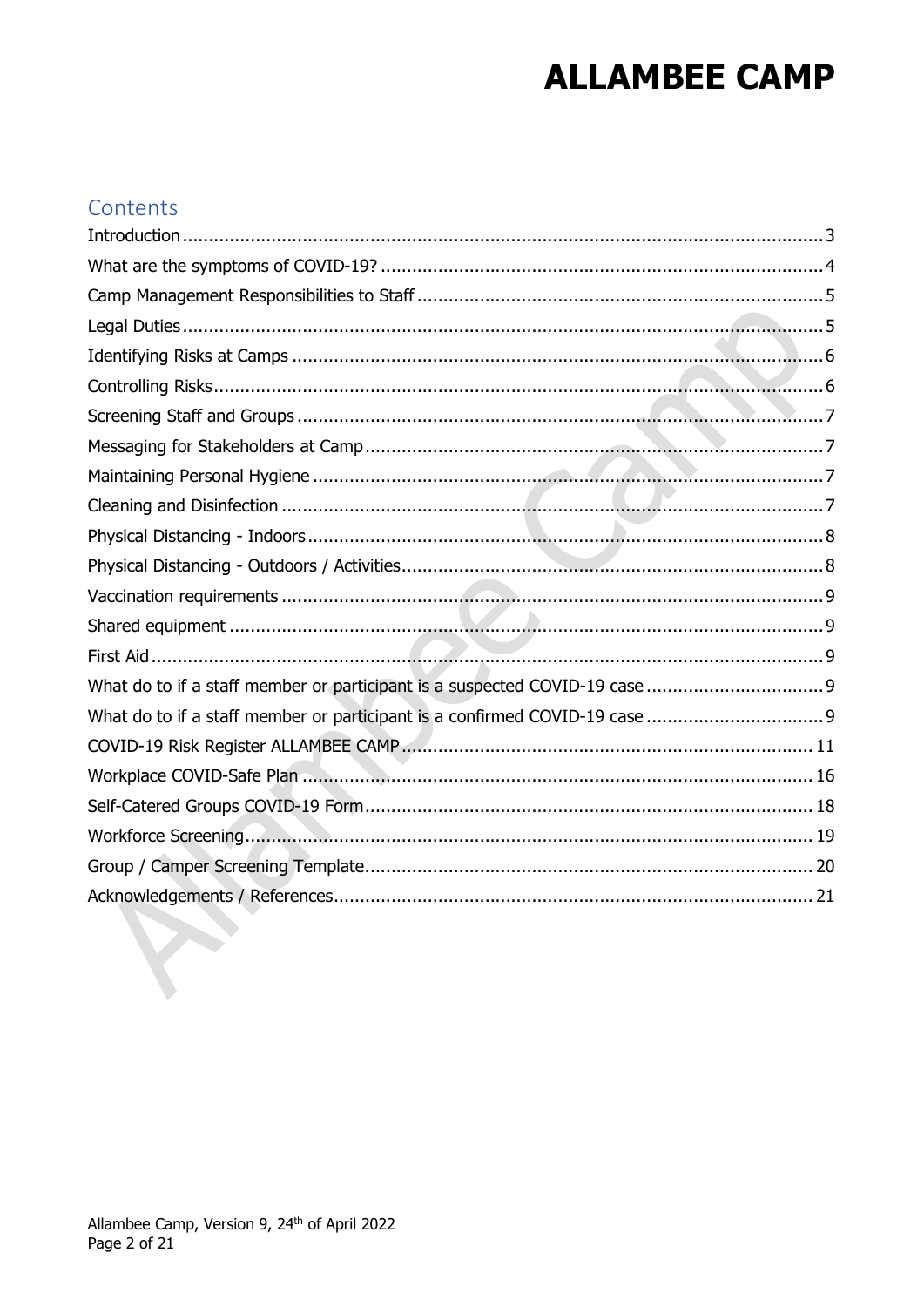#### **Introduction**

Camps provide a tailor-made solution to improve mental and physical health. There is no better way to reconnect with friends, family, fellow students and others than through the shared camp experience. Research<sub>(1)</sub> shows that camps can help decrease anxiety, increase personal & interpersonal skills and improve connection with peers and with schools – all valuable outcomes as we re-integrate students into schools and the wider community.

This document has been prepared to inform stakeholders about the procedures that Allambee Camp takes to manage the risk of coronavirus (COVID-19) transmission during and immediately following the COVID-19 pandemic. It is not exhaustive in its scope and will be updated as new information comes to light and as restrictions change.

This document is based on the COVID-19 Guidance Document for Camps by the Australian Camps Association (ACA) and the Christian Venues Association (CVA), which is a collation of information published by a variety of sources, both here in Australia and overseas. The ACA and the CVA acknowledge these sources, which are listed at the conclusion of the document.

Directives from the Department of Education and Training (DET) relating to camps and excursions have been taken into consideration and we do understand that independent schools may choose to take a different approach to that directed by DET. DET directives will be governed by advice from various state Departments of Health.

We also note that directives that apply to schools may not apply to community groups, who will be governed by the various federal and state mandates relating to social distancing and group sizes.

① Outdoor Youth Programs Research Alliance www.oypra.org.au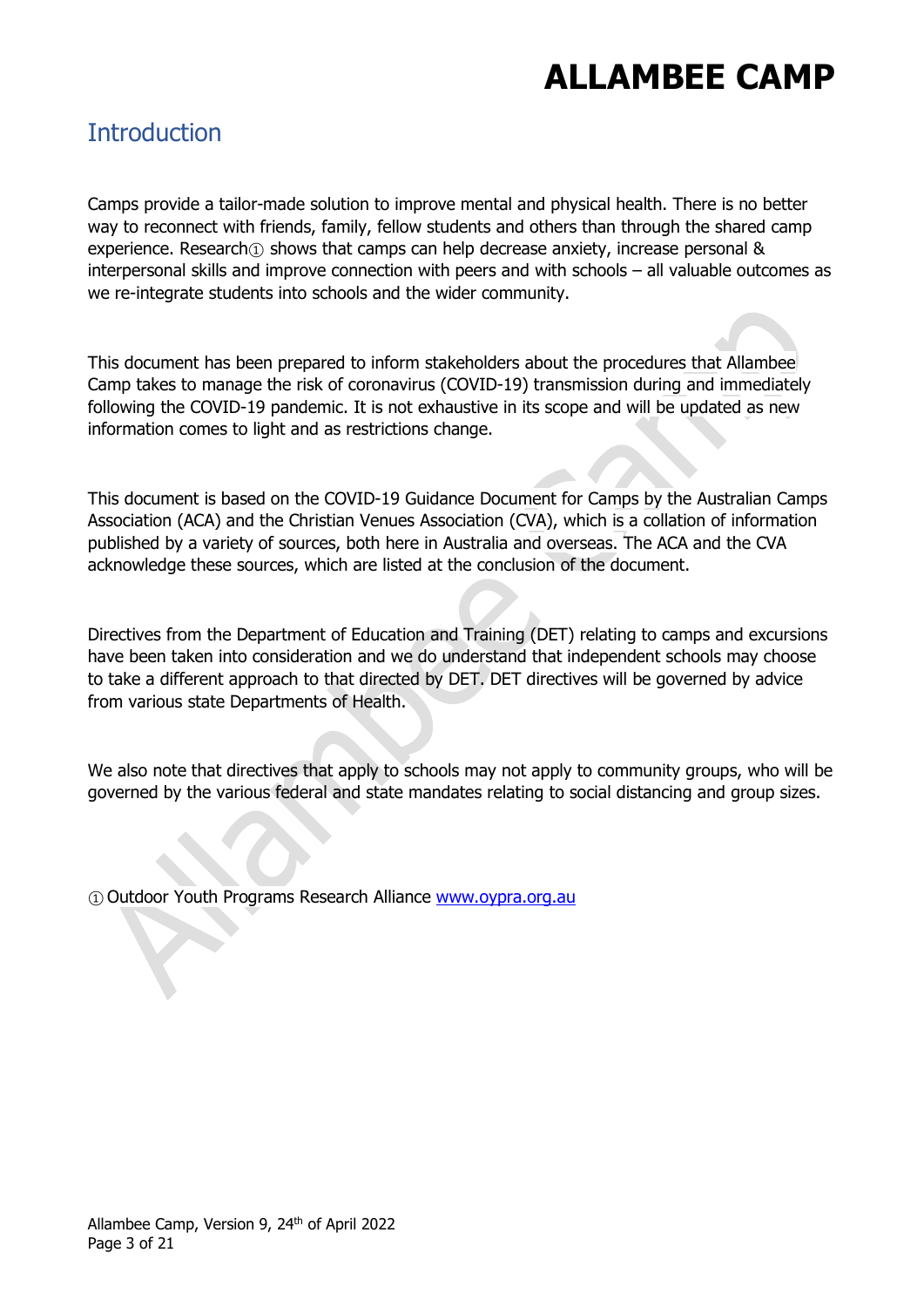#### What are the symptoms of COVID-19?

A coronavirus infection can cause mild to severe respiratory illness. The most common coronavirus (COVID-19) symptoms reported are:

- fever
- breathing difficulties and breathlessness
- cough
- sore throat
- fatique or tiredness

COVID-19 is most likely to spread from person-to-person through close contact with an infected person.

If you develop COVID-19 related symptoms, you should get tested for COVID-19 immediately via PCR test or Rapid Antigen Test (RAT). The State of Victoria mandates registering with the Health Department if your RAT result is positive. Public Health authorities will contact you to manage your care. If you return a positive test result you must abide by the Health authority's advice.

For more information about the transmission and symptoms of COVID-19, please see https://www.coronavirus.vic.gov.au/

| BE COVIDSAFE<br><b>Australian Government</b><br>COVID-19: IDENTIFYING THE SYMPTOMS |                                          |                              |                             |  |  |  |  |  |
|------------------------------------------------------------------------------------|------------------------------------------|------------------------------|-----------------------------|--|--|--|--|--|
| <b>SYMPTOMS</b>                                                                    | <b>COVID-19</b>                          | <b>COLD</b>                  | <b>FLU</b>                  |  |  |  |  |  |
|                                                                                    | Symptoms<br>range from mild<br>to severe | Gradual onset<br>of symptoms | Abrupt onset<br>of symptoms |  |  |  |  |  |
| <b>Fever</b>                                                                       | Common                                   | Rare                         | Common                      |  |  |  |  |  |
| Cough<br>⋹                                                                         | Common                                   | Common                       | Common                      |  |  |  |  |  |
| <b>Sore Throat</b>                                                                 | Sometimes                                | Common                       | Sometimes                   |  |  |  |  |  |
| <b>Shortness</b><br>of Breath                                                      | Sometimes                                | <b>No</b>                    | <b>No</b>                   |  |  |  |  |  |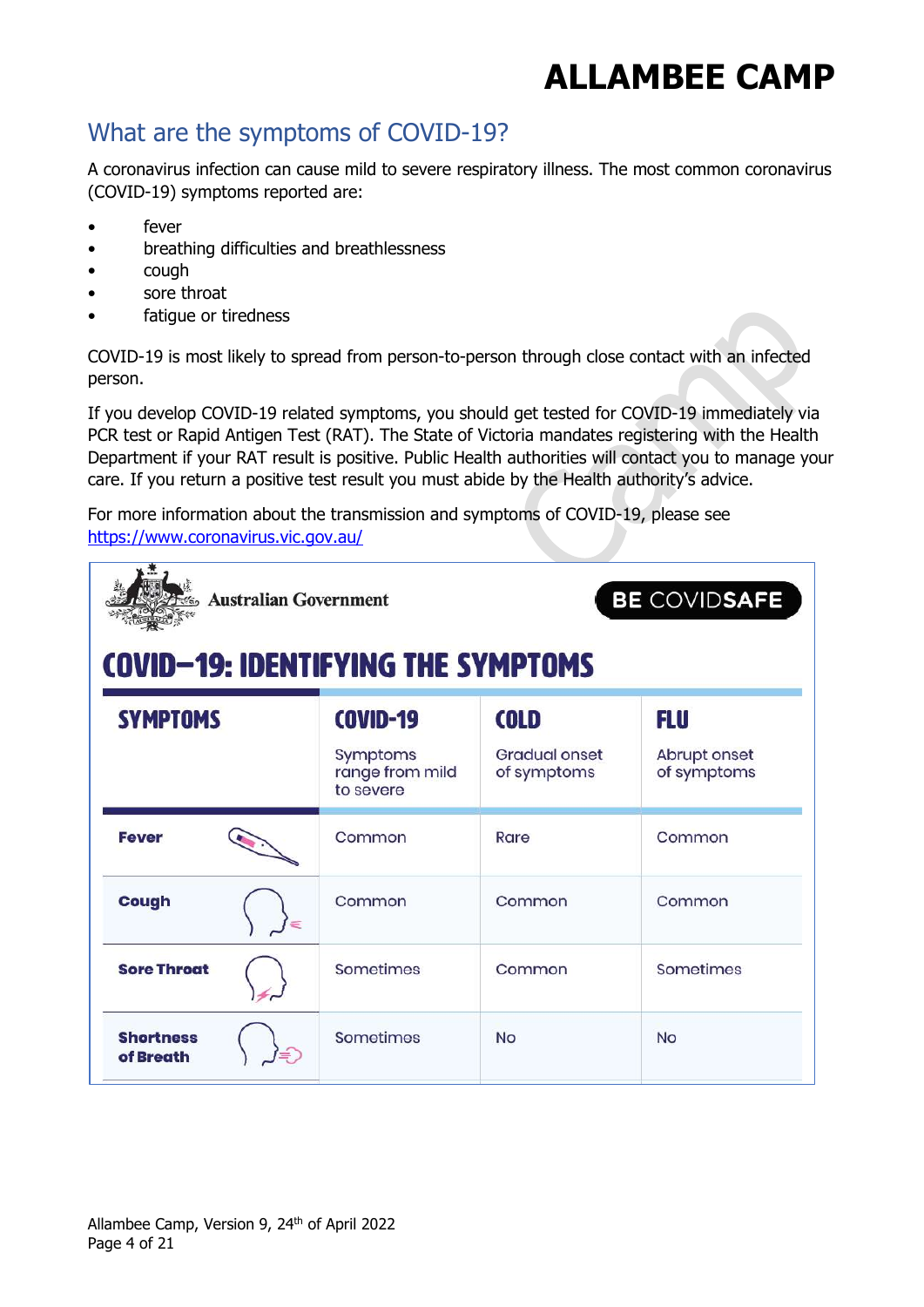

#### BE COVIDSAFE

### COVID-19: IDENTIFYING THE SYMPTOMS

| <b>SYMPTOMS</b>                       | <b>COVID-19</b><br>Symptoms<br>range from mild<br>to severe | <b>COLD</b><br><b>Gradual onset</b><br>of symptoms | <b>FLU</b><br>Abrupt onset<br>of symptoms |  |
|---------------------------------------|-------------------------------------------------------------|----------------------------------------------------|-------------------------------------------|--|
| <b>Fatigue</b>                        | Sometimes                                                   | Sometimes                                          | Common                                    |  |
| <b>Aches</b><br>& Pains               | Sometimes                                                   | <b>No</b>                                          | Common                                    |  |
| <b>Headaches</b>                      | Sometimes                                                   | Common                                             | Common                                    |  |
| <b>Runny or</b><br><b>Stuffy Nose</b> | Sometimes                                                   | Common                                             | Sometimes                                 |  |
| <b>Diarrhea</b>                       | Rare                                                        | <b>No</b>                                          | Sometimes,<br>especially for<br>children  |  |
| <b>Sneezing</b>                       | <b>No</b>                                                   | Common                                             | <b>No</b>                                 |  |

#### Camp Management Responsibilities to Staff

Due to working in proximity to other people and the potential to come into contact with potentially contaminated surfaces, steps must be taken to reduce the risks of exposure for camp staff.

Employers have a duty to provide and maintain, so far as is reasonably practicable, a working environment that is safe and without risks to the health of employees. This includes preventing, and where prevention is not possible, reducing, risks to health and safety associated with potential exposure to COVID-19.

#### Legal Duties

Employers have duties under the various OHS and WHS Acts, which include that they must, so far as is reasonably practicable: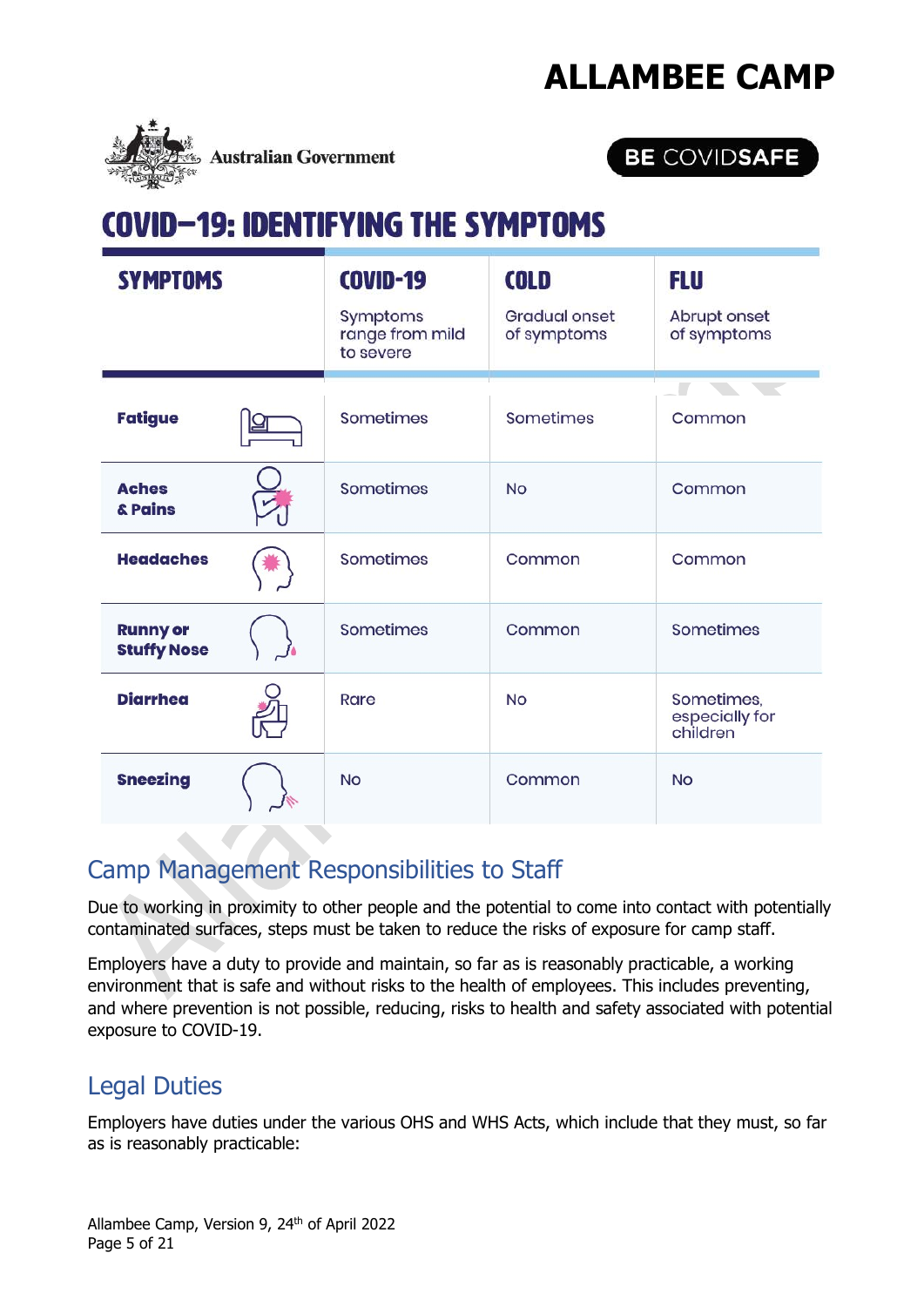- Provide and maintain a working environment that is safe and without risks to the health of employees and independent contractors.
- Provide adequate facilities for the welfare of employees and independent contractors.
- Provide such information, instruction, training or supervision to employees and independent contractors as is necessary to enable those persons to perform their work in a way that is safe and without risks to health.
- Monitor the health of their employees.
- Monitor conditions at any workplace under their management and control.
- Provide information concerning health and safety to employees, including (where appropriate) in languages other than English.
- Ensure that persons other than their employees are not exposed to risks to their health or safety arising from the conduct of the employer's undertaking.
- Consult with employees on matters related to health or safety that directly affect, or are likely to directly affect them.
- Abide by the State Government mandated vaccine directives.

Regardless of whether or not they are an "employer" for the purposes of the relevant Act, a person with management or control of a workplace must ensure, so far as is reasonably practicable, that the workplace and the means of entering and leaving it are safe and without risks to health.

Employees also have duties under the relevant Act, which includes that they must:

- Take reasonable care for their own health and safety and that of persons who may be affected by their acts or omissions at a workplace.
- Co-operate with their employer with respect to any action taken by the employer to comply with a requirement imposed by or under the Act.

#### Identifying Risks at Camps

Employers must identify the level of risk to the health of employees from exposure to COVID-19 at their workplace.

This must be done in consultation with employees, so far as is reasonably practicable.

Some activities that may pose a risk of exposure to COVID-19 include:

- Work that requires employees to be in close contact with others,
- Using shared tools or equipment,
- Sharing facilities such as bathrooms, kitchens and communal break areas.

#### Controlling Risks

Employers have a duty to provide and maintain, so far as is reasonably practicable, a working environment that is safe and without risks to the health of employees. This includes preventing, and where prevention is not possible, reducing risks to health or safety associated with potential exposure to COVID-19.

Management has the duty to provide information and brief all employees and contract staff, including catering and cleaning staff, on relevant information and procedures to prevent the spread of coronavirus to people in the camp setting.

Allambee Camp, Version 9, 24th of April 2022 Page 6 of 21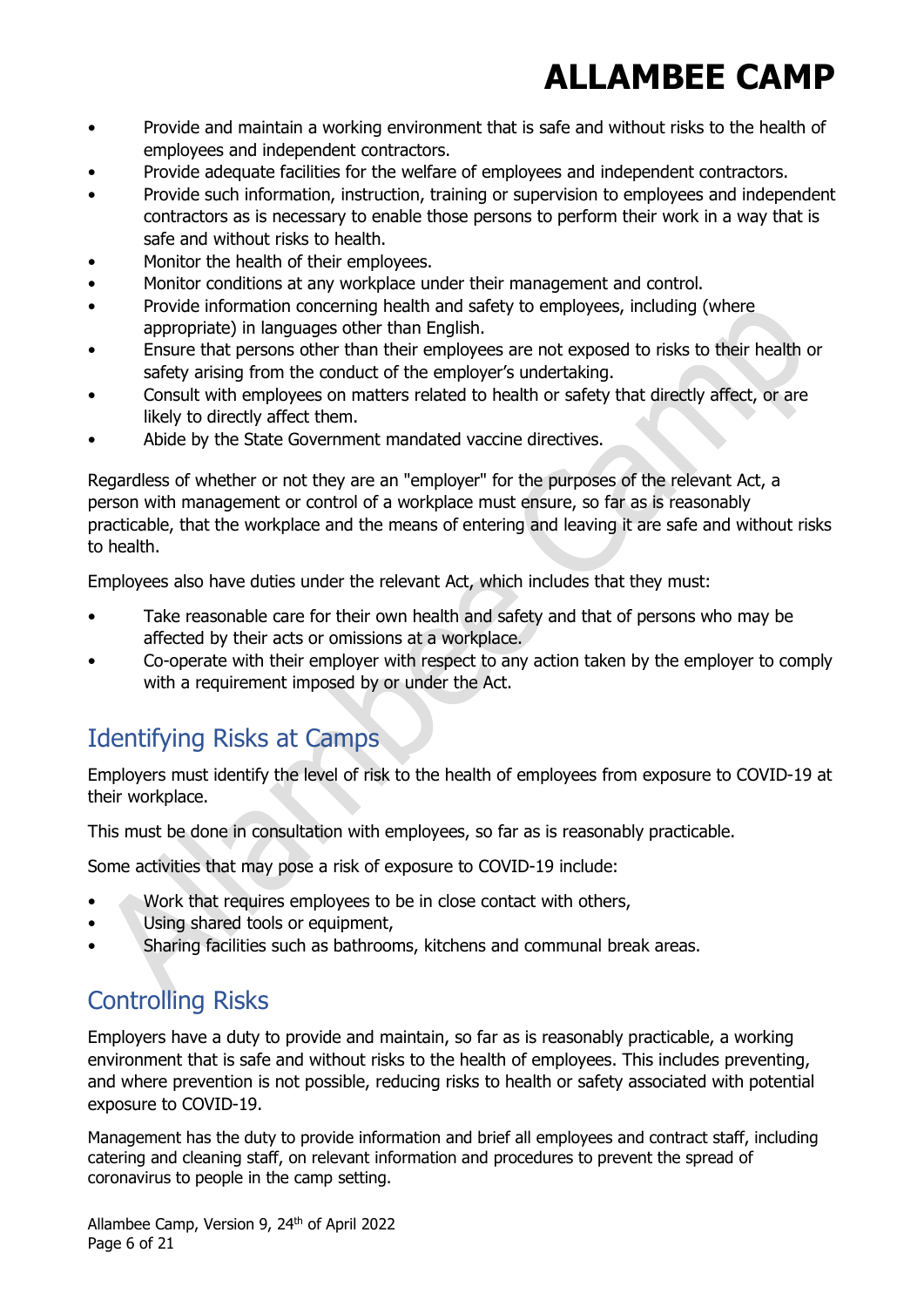#### Screening Staff and Groups

Allambee Camp has implemented a screening process to minimise the introduction of COVID-19 to the venue. These are detailed in the Risk Register component of this document below.

Examples of these processes are asking employees returning to work if they are currently required to quarantine, if they have symptoms (chills, cough, sore throat etc.) or a temperature. This also includes the recording of vaccination information for workers.

### Messaging for Stakeholders at Camp

Allambee Camp will convey the following messages to stakeholder:

- For parents of children attending camp According to DET Operations Guide your child must not attend camp if feeling unwell. You must keep your child at home, away from others and seek medical advice.
- For children on camp tell your teacher/group leader or a camp staff member if you are feeling unwell.
- For all adults (guests and staff) the greatest risk of transmission in the camp environment is between adults. It is of utmost importance that camp staff, accompanying teachers and other adults maintain physical distancing between themselves and each other at camp as well as following regulations in regards to mask wearing.

### Maintaining Personal Hygiene

To ensure that personal hygiene is maintained, Allambee Camp will:

- Teach and reinforce washing hands
- Teach and reinforce covering coughs and sneezes
- Have adequate supplies to support healthy hygiene behaviours, including soap, hand sanitizer with at least 60 percent alcohol (for staff and older children who can safely use hand sanitizer), and hand paper towel.
- Provide hand sanitiser in high traffic areas where there's no access to soap and water (near deck area, multipurpose room). Communicate with campers/staff about hand sanitiser locations and encourage regular use.
- Display hygiene information in prominent locations (bathrooms, dining room, multipurpose rooms, kitchen).
- Provide hand washing facilities, clean running water, soap and paper towels, to ensure campers and employees can access them.
- Implement an appropriate waste management system.
- Ensure all campers and employees follow good hygiene practices, including washing hands frequently with soap and water for at least 20 seconds, covering coughs and sneezes, or coughing into their elbow or shoulder and avoiding touching eyes, nose or mouth.

### Cleaning and Disinfection

The aim is thorough and regular sanitation.

Thorough and regular cleaning will to be undertaken in all transit areas, communal and meal break areas, shared facilities (i.e. bathrooms and kitchens) etc.

Allambee Camp, Version 9, 24<sup>th</sup> of April 2022 Page 7 of 21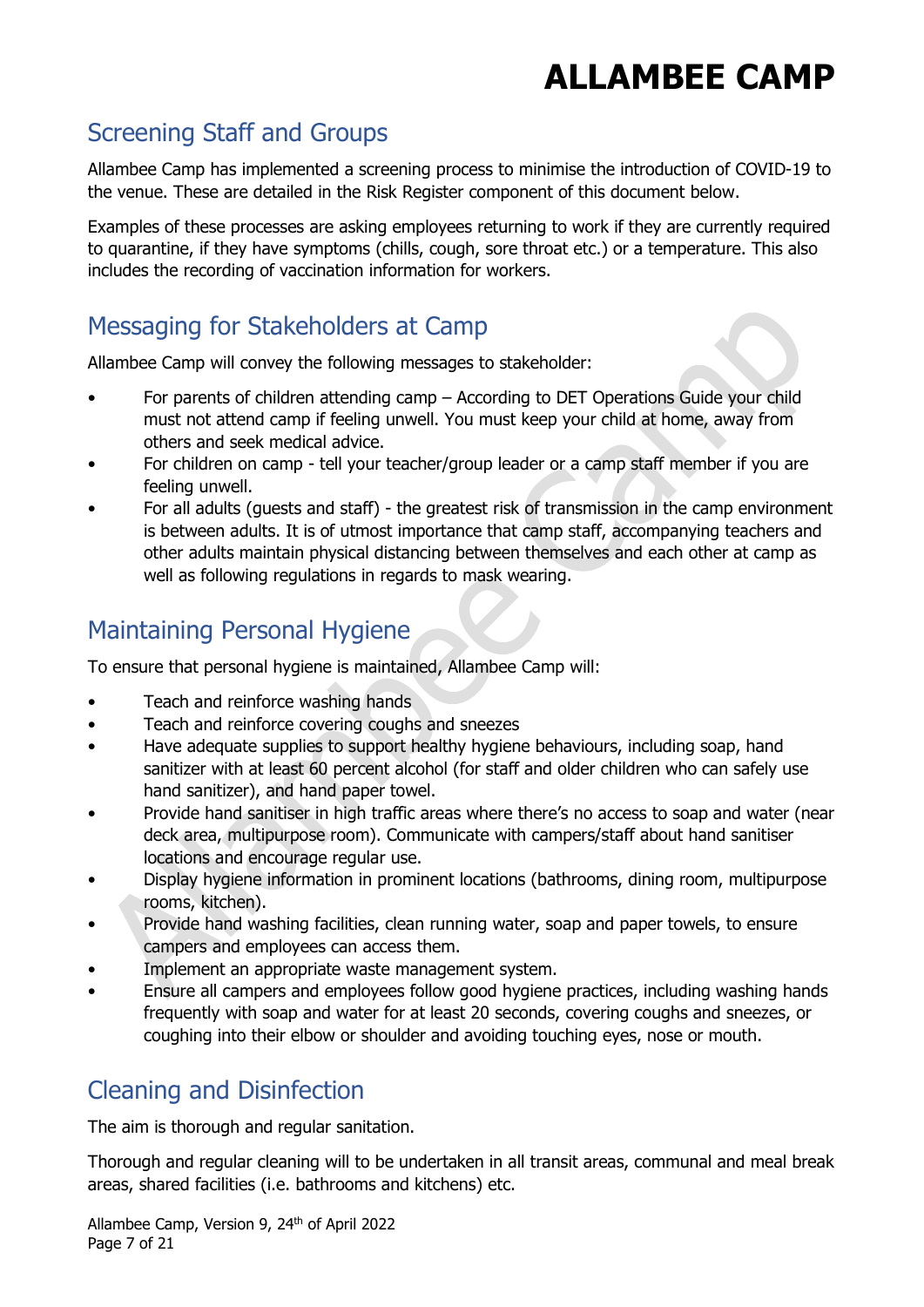- Clean, sanitise and disinfect frequently touched surfaces (for example door handles, sink handles etc.) twice per day.
- Ensure safe and correct application of disinfectants and keep products away from unauthorised people.
- Ensure that ventilation systems operate properly and increase circulation of outdoor air as much as possible by opening windows and doors, using fans and other methods. Do not open windows and doors if doing so poses a safety or health risk (for example, allowing pollens in or exacerbating asthma symptoms) to campers using the facility.
- Follow cleaning guidelines by the Australian Department of Health.

### Physical Distancing - Indoors

An indoor gathering refers to a gathering within a single enclosed area (i.e. an area, room or premises that is or are substantially enclosed by a roof and walls, regardless of whether the roof or walls or any part of them are permanent, temporary, open or closed).

Schools must adhere to the Victorian Department of Education guidelines https://www.coronavirus.vic.gov.au/operating-guidelines-for-schools

Physical distancing of at least 1.5 metres between individuals should be implemented wherever possible. Physical distancing does not apply to students with a school group (or other children under 18 in a group), but does apply to adults that are part of a school / children's group.

For physical distancing in our meal service area a physical barrier (screen) has been mounted.

Where it is not possible to undertake work tasks or deliver activities and maintain physical distancing (i.e. in the camp kitchen), other control measures need to be adhered to. This includes:

- Encouraging non-contact greetings.
- Minimise the number of 'person to person' interactions that need to be completed within 1.5 metres.
- Minimise the number of individuals involved in activities that need to occur within 1.5 metres of each other.
- Provide personal protective equipment (PPE) (eg gloves, masks, glasses) where required.
- Where possible, conducting briefings or debriefings outdoors or in environments with enhanced ventilation.
- Where possible, arranging furniture to leave as much space as possible between participants.

### Physical Distancing - Outdoors / Activities

Allambee Camp will plan to undertake the activity with at least 1.5m distance between participants (including staff). In some instances, i.e. clipping participants onto Flying Fox, Giant Swing, checking harnesses etc., a brief close contact cannot be eliminated. We follow Government regulation in regards to wearing face masks https://www.coronavirus.vic.gov.au/face-masks

According to the restrictions for Sport & Recreation and the Department of Education guidelines, school students and under 18 groups do not need to socially distance on outdoor activities, but adults and staff accompanying these groups do need to.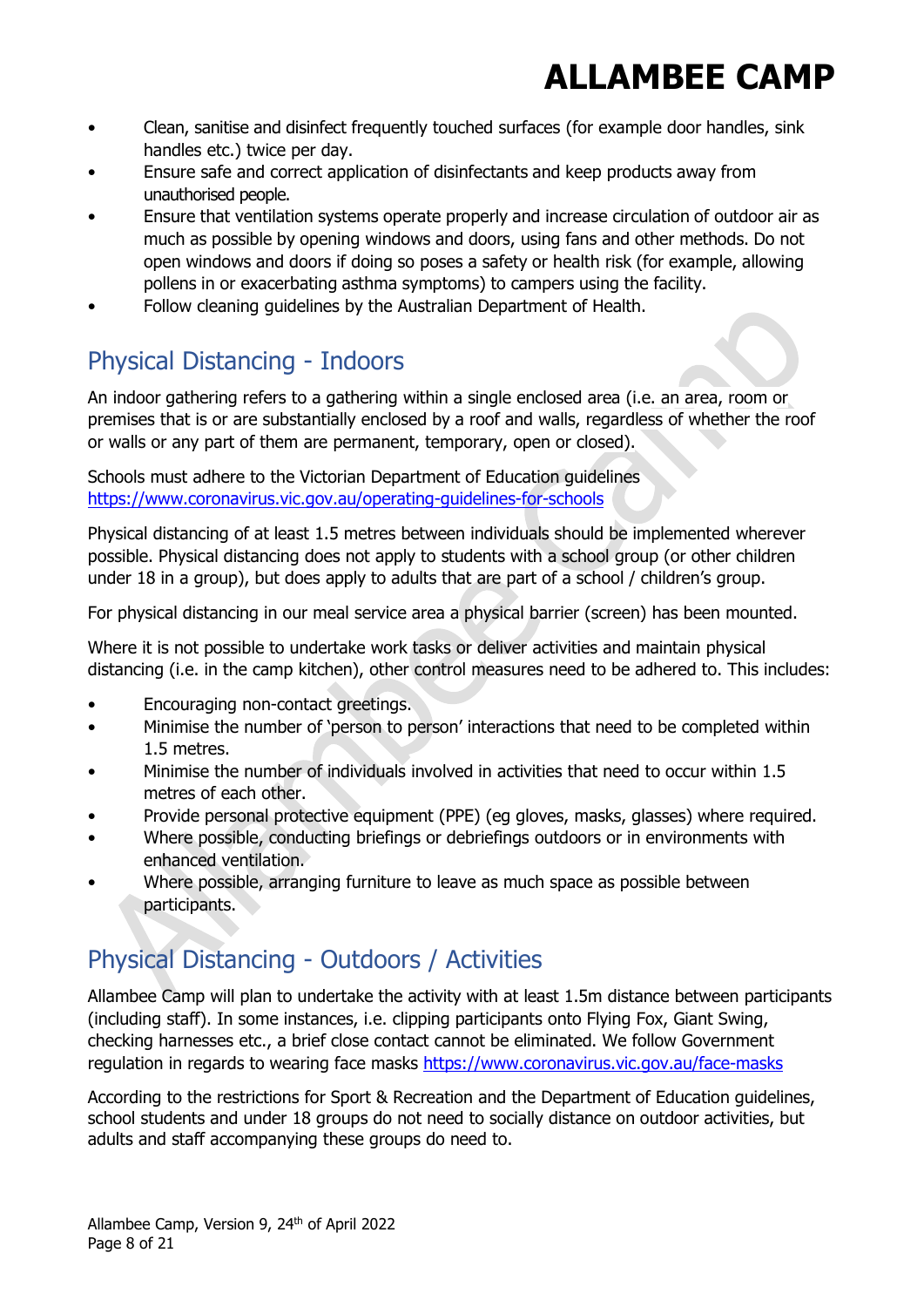#### Vaccination requirements

Allambee Camp records vaccination information about workers according to COVID-19 Mandatory Vaccination regulations. Regulations change frequently and Allambee Camp is committed to complying with the latest regulations.

#### Shared equipment

Harnesses, helmets, paddles, PFDs, etc. might be shared between users, but this will be kept to a minimum. In addition to that we will ensure all staff and participants thoroughly wash or sanitise their hands before and after every use.

Use of play equipment by children at camp is unlikely to appreciably increase the risk of exposure to the virus when compared with other activities undertaken at camp. Allambee Camp provides play equipment and has the following precautions in place:

- Ensuring children wash their hands (or apply alcohol-based hand rubs) regularly.
- Excluding unwell users.

#### First Aid

The group leaders are primarily responsible for First Aid. Qualified Allambee Camp staff will provide support if group leaders require support.

Standard precautions should be adopted when providing first aid, for example gloves and an apron to use when dealing with blood or body fluids/substances.

Always wash hands with soap and water or use a hand sanitiser before and after providing first aid.

#### What do to if a staff member or participant is a suspected COVID-19 case

Children or young people at camp experiencing symptoms compatible with COVID-19 (fever, cough or sore throat) need to be isolated in an appropriate space with suitable supervision, and collected by a parent/carer as soon as possible.

Adult campers that are feeling unwell need to be isolated, organise transport home immediately and get tested.

Staff members that are feeling unwell need to be isolated, organise transport home immediately and get tested. They are not to return to work until they have received a negative test result.

#### What do to if a staff member or participant is a confirmed COVID-19 case

It is noted that the National Cabinet on December 30, 2021 agreed on a definition of a close contact which has been adopted by most jurisdictions. This definition defines a close contact as someone who has spent four hours or more in a "household or household-like setting".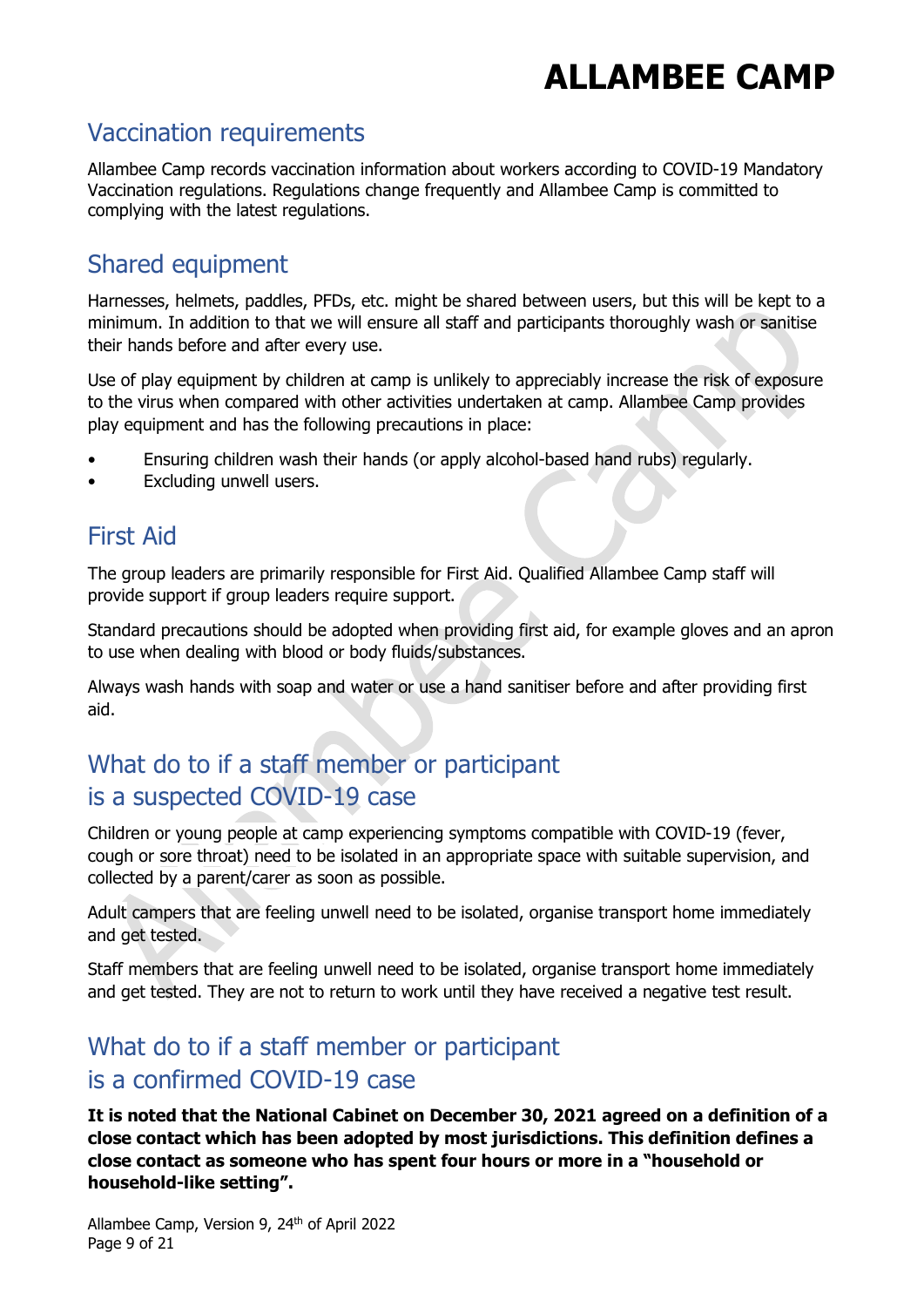For a camp it is likely therefore that only those who share the same accommodation room would be defined as a close contact.

Where there is confirmed case of COVID-19 in a camp, check

https://www.coronavirus.vic.gov.au/case-workplace for actions that need to be taken. Alternatively call the Coronavirus Hotline on  $1800 675 398$ . This helpline operates 24 hours a day, 7 days a week, and will give further advice.

Allambee Camp's response plan and procedures for confirmed cases is as follows:

- Consult and communicate with staff (including casual and contractors).
- Use information on https://www.coronavirus.vic.gov.au/case-workplace to identify Work Contacts and actions that need to be taken.
- Notify work contacts
- Identify site locations for cleaning and disinfection.
- Follow Allambee Camp cleaning and disinfection regime for these areas. These cleaning procedures will be overseen by a competent person.
- The competent person needs to confirm, that the cleaning and disinfection regime has occurred before re-entry to the affected areas is allowed.
- Review and revise systems to ensure risks are effectively controlled, in consultation with staff.
- Keep record of incident (Illness Report Form)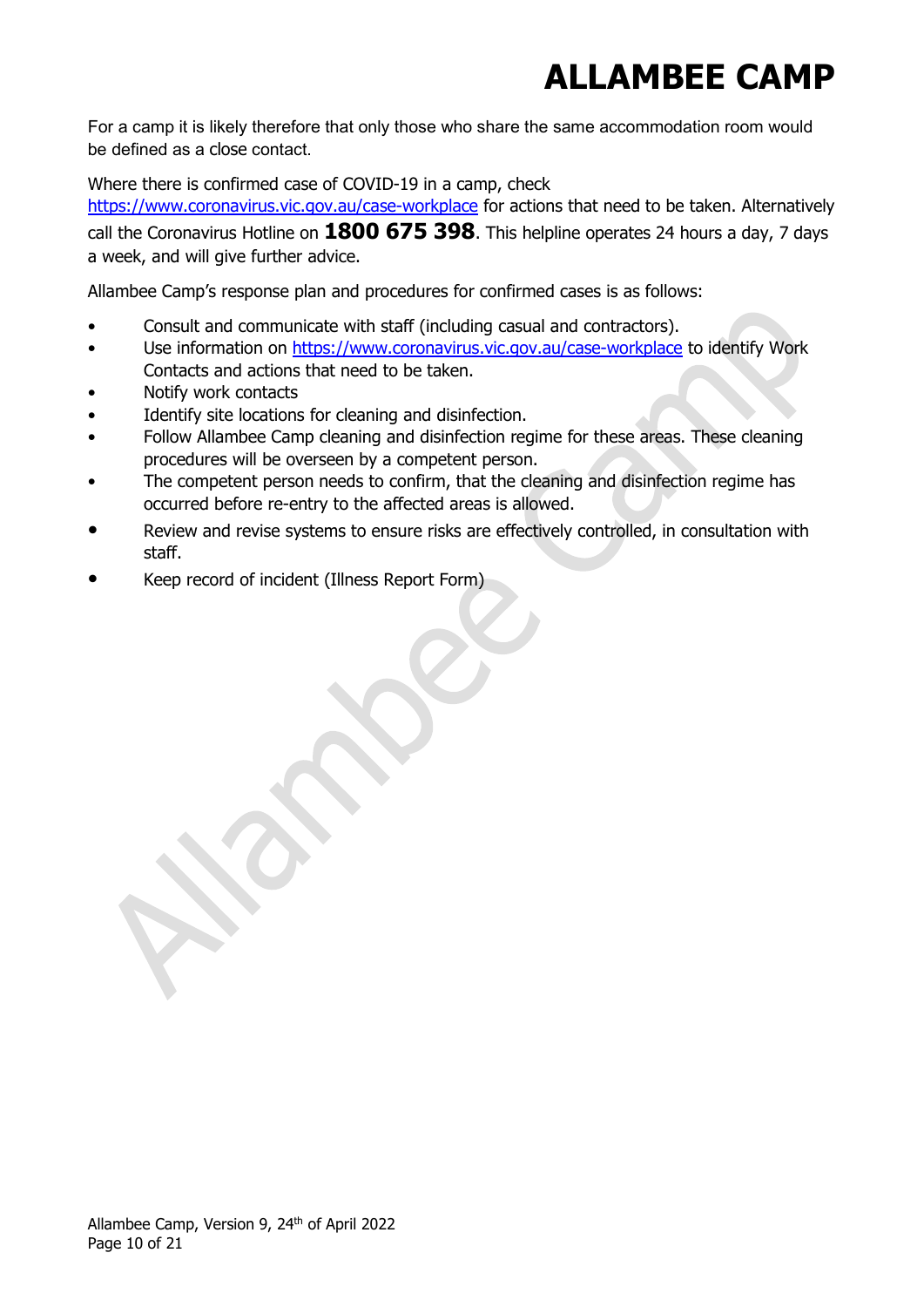### COVID-19 Risk Register ALLAMBEE CAMP

| <b>Hazard</b>                                                     | <b>What is</b><br>the harm<br>that the<br>hazard<br>could<br>cause?                                                    | What is the<br>likelihood<br>that the<br>harm would<br>occur?  | What is the<br>level of risk?                     | What controls are currently in place?                                                                                                                                                                                                                                                                                                                                                                                                                                                                                                                                                                                                                                                                                                                                                                |
|-------------------------------------------------------------------|------------------------------------------------------------------------------------------------------------------------|----------------------------------------------------------------|---------------------------------------------------|------------------------------------------------------------------------------------------------------------------------------------------------------------------------------------------------------------------------------------------------------------------------------------------------------------------------------------------------------------------------------------------------------------------------------------------------------------------------------------------------------------------------------------------------------------------------------------------------------------------------------------------------------------------------------------------------------------------------------------------------------------------------------------------------------|
| <b>Guests attend</b><br>venue whilst<br>COVID-19<br>positive      | Staff or other<br>quests<br>becoming<br>infected with<br>COVID-19<br>(could result in<br>serious illness<br>or death). | Moderate, there<br>is community<br>transmission in<br>Victoria | Low, as guests<br>and staff are all<br>vaccinated | Groups co-ordinators informed of symptoms of COVID-19. Posters prominently displayed<br>outlining COVID-19 symptoms.<br>Instructions given to group co-ordinators that no guest is allowed to enter the facility if they<br>demonstrate any COVID-19 symptoms.<br>Soap, water and paper hand towel readily available. Where this is not available, alcohol-<br>based hand sanitiser is to be used.<br>All campers given appropriately spaced accommodation according to the regulations.<br>Group co-ordinators asked to confirm that no one in their group, to their knowledge:<br>1. Is required to quarantine<br>2. Has a temperature<br>3. Has cold, flu like or other COVID-19 symptoms<br>All group members to fill in Group / Camper Screening form.                                          |
| <b>Staff attends</b><br>workplace<br>whilst COVID-<br>19 positive | Other staff or<br>guests<br>becoming<br>infected<br>COVID-19<br>(could result in<br>serious illness<br>or death).      | Moderate, there<br>is community<br>transmission in<br>Victoria | Low, as guests<br>and staff are all<br>vaccinated | Staff complete online hospitality focused training prior to commencing work with guest<br>groups.<br>Staff are screened and asked to sign COVID-19 Workplace screening form at beginning of<br>each shift.<br>Staff have been temperature checked before the start of any shift and not allowed to work<br>if their temperature is above the normal range. Temperature to be recorded.<br>Staff to comply with Mandatory Vaccination regulations.<br>Cleaning and disinfecting in accordance with guidance from Safe Work Australia and public<br>health authority, referencing school cleaning guidelines as issued by Victorian Department<br>of Education.<br>Frequently touched surfaces cleaned in line with relevant Department of Education<br>Guidelines for cleaning protocols for schools. |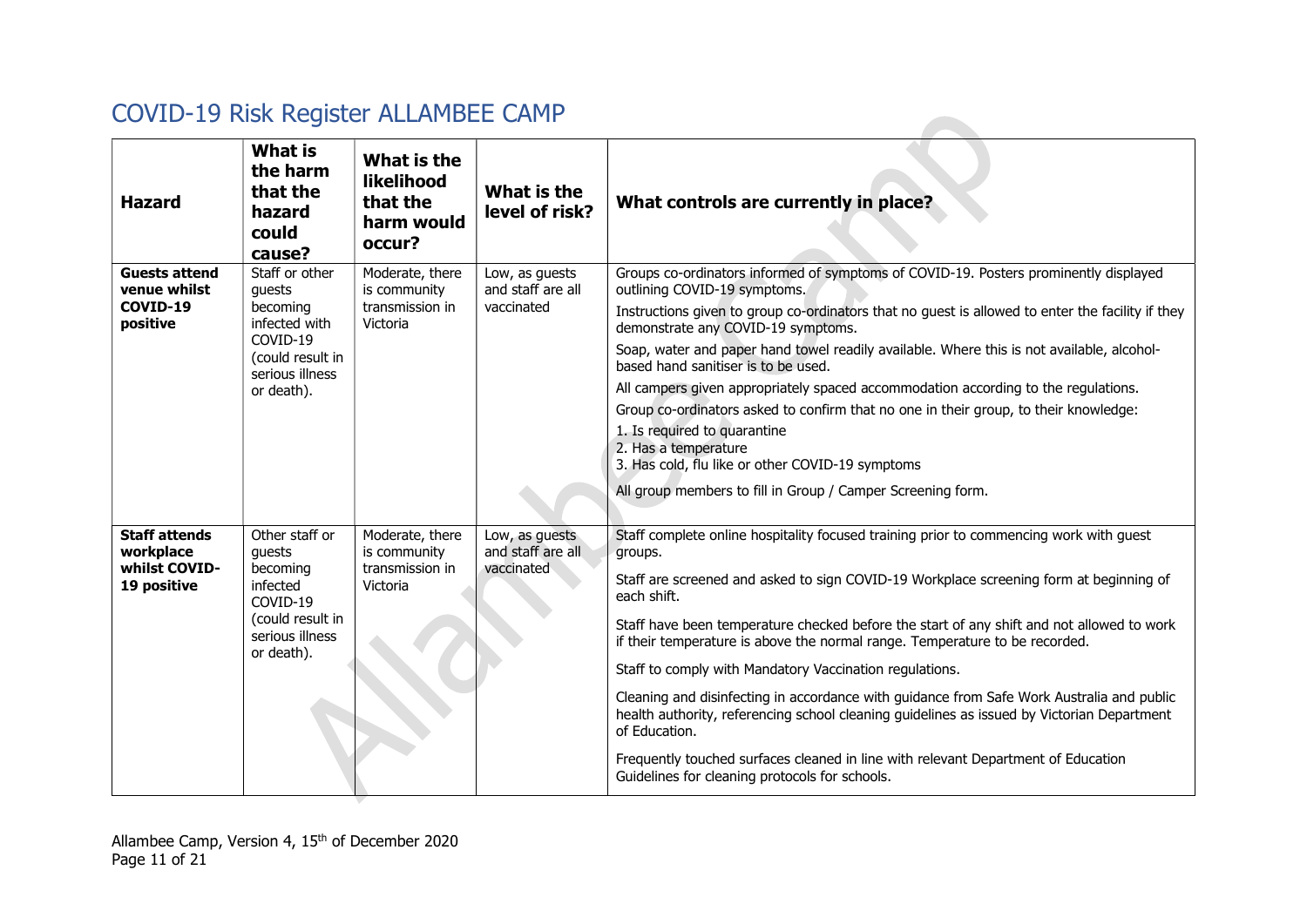| <b>Hazard</b> | <b>What is</b><br>the harm<br>that the<br>hazard<br>could<br>cause? | What is the<br>likelihood<br>that the<br>harm would<br>occur? | What is the<br>level of risk? | What controls are currently in place?                                                                                                                                                                                                                                                   |  |                                                                                                                       |
|---------------|---------------------------------------------------------------------|---------------------------------------------------------------|-------------------------------|-----------------------------------------------------------------------------------------------------------------------------------------------------------------------------------------------------------------------------------------------------------------------------------------|--|-----------------------------------------------------------------------------------------------------------------------|
|               |                                                                     |                                                               |                               | Follow Department of Health information and advice on cases in the workplace on<br>https://www.coronavirus.vic.gov.au/case-workplace                                                                                                                                                    |  |                                                                                                                       |
|               |                                                                     |                                                               |                               | If the employee was present in the workplace immediately prior to the diagnosis, you<br>should take the following steps:                                                                                                                                                                |  |                                                                                                                       |
|               |                                                                     |                                                               |                               | Notify your remaining employees that there has been a confirmed case of<br>coronavirus in the workplace.<br>Do not disclose who the employee is.<br>Follow guidance on https://www.coronavirus.vic.gov.au/case-workplace and<br>contact authorities if you require further information. |  |                                                                                                                       |
|               |                                                                     |                                                               |                               | Staff have been briefed on symptoms of COVID-19 and have been told to stay home if they<br>aren't feeling well.                                                                                                                                                                         |  |                                                                                                                       |
|               |                                                                     |                                                               |                               | If a staff member becomes unwell at work, a process is in place to isolate them and arrange<br>for them to be sent home to receive medical attention.                                                                                                                                   |  |                                                                                                                       |
|               |                                                                     |                                                               |                               | Staff don't have contact with delivery drivers, all paperwork is completed electronically.                                                                                                                                                                                              |  |                                                                                                                       |
|               |                                                                     |                                                               |                               |                                                                                                                                                                                                                                                                                         |  | Soap and water for hand washing and paper towel for hand drying is available in<br>bathrooms.                         |
|               |                                                                     |                                                               |                               |                                                                                                                                                                                                                                                                                         |  | Alcohol based hand sanitiser is also available in staff areas where soap, water and paper<br>towel are not available. |
|               |                                                                     |                                                               |                               | Where staff meetings are required, holding them outdoor if possible and social distancing<br>principles enforced.                                                                                                                                                                       |  |                                                                                                                       |
|               |                                                                     |                                                               |                               | Break times are staggered to minimise the number of staff gathering.                                                                                                                                                                                                                    |  |                                                                                                                       |
|               |                                                                     |                                                               |                               | Posters prominently displayed outlining COVID-19 symptoms.                                                                                                                                                                                                                              |  |                                                                                                                       |
|               |                                                                     |                                                               |                               | Regular training of employees.                                                                                                                                                                                                                                                          |  |                                                                                                                       |
|               |                                                                     |                                                               |                               | Work with employees to develop and implement a workplace COVID-Safe Plan.                                                                                                                                                                                                               |  |                                                                                                                       |
|               |                                                                     |                                                               |                               |                                                                                                                                                                                                                                                                                         |  |                                                                                                                       |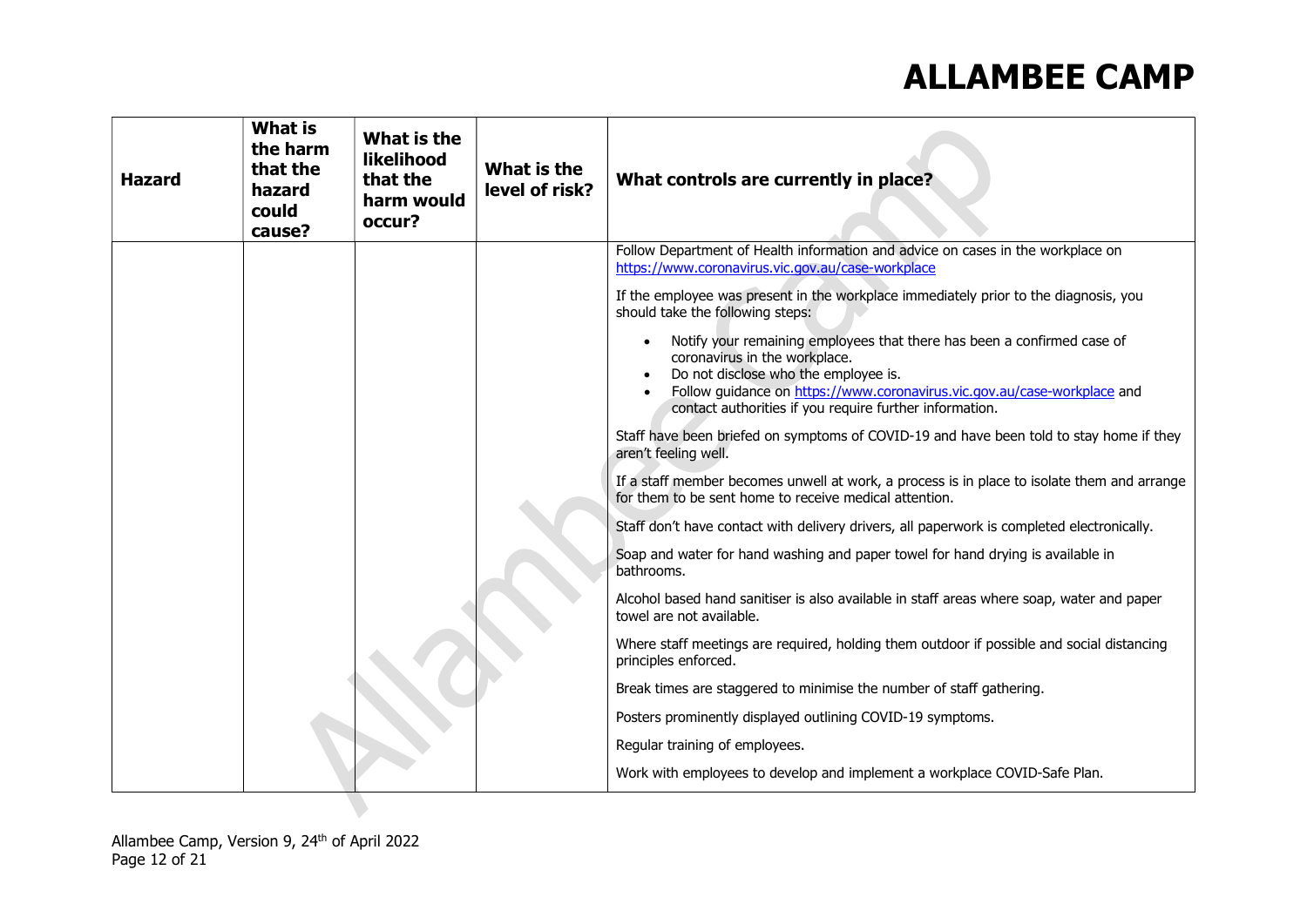| <b>Hazard</b>                              | <b>What is</b><br>the harm<br>that the<br>hazard<br>could<br>cause? | What is the<br>likelihood<br>that the<br>harm would<br>occur? | What is the<br>level of risk?                     | What controls are currently in place?                                                                                                                                                                 |  |  |  |  |  |
|--------------------------------------------|---------------------------------------------------------------------|---------------------------------------------------------------|---------------------------------------------------|-------------------------------------------------------------------------------------------------------------------------------------------------------------------------------------------------------|--|--|--|--|--|
| <b>Transmission</b>                        | Other staff or                                                      | Low, as there's                                               | Low, as guests                                    | Contactless delivery of all goods.                                                                                                                                                                    |  |  |  |  |  |
| from delivery<br>drivers and               | guests<br>becoming                                                  | no close contact<br>with deliver                              | and staff are all<br>vaccinated                   | Social distancing procedures in place. Follow DHHS recommendations re. face masks.                                                                                                                    |  |  |  |  |  |
| <b>contractors</b>                         | infected                                                            | drivers and                                                   |                                                   | All contractors to show proof of vaccination before they are allowed to work on site.                                                                                                                 |  |  |  |  |  |
|                                            | COVID-19<br>(could result in                                        | contractors                                                   |                                                   | During site induction, contractors are informed of symptoms of COVID-19 and asked if they<br>have any flu like symptoms.                                                                              |  |  |  |  |  |
|                                            | serious illness                                                     |                                                               |                                                   | Contractors who display flu like symptoms are isolated until they can be sent home.                                                                                                                   |  |  |  |  |  |
|                                            | or death).                                                          |                                                               |                                                   | All contractors to provide their COVID-safe plan before being admitted onsite.                                                                                                                        |  |  |  |  |  |
| <b>Spread of</b><br>COVID-19<br>within the | Staff and / or<br>guests may<br>become                              | Moderate, there<br>is community<br>transmission in            | Low, as quests<br>and staff are all<br>vaccinated | Cleaning and disinfecting in accordance with guidance from SafeWork Australia and public<br>health authority referencing school cleaning guidelines as issued by relevant Department of<br>Education. |  |  |  |  |  |
| venue                                      | infected with<br>COVID-19<br>(could result in                       | Victoria                                                      |                                                   | Frequently touched surfaces cleaned in line with relevant Department of Education<br>Guidelines for cleaning protocols for schools.                                                                   |  |  |  |  |  |
|                                            | serious illness<br>or death).                                       |                                                               |                                                   | Hand washing facilities are provided and kept clean, properly stocked and in good working<br>order.                                                                                                   |  |  |  |  |  |
|                                            |                                                                     |                                                               |                                                   | Waste bins provided in accommodation and communal areas emptied regularly.                                                                                                                            |  |  |  |  |  |
|                                            |                                                                     |                                                               |                                                   | Physical distancing and follow DHHS recommendations re. face masks.                                                                                                                                   |  |  |  |  |  |
|                                            |                                                                     |                                                               |                                                   | Alcohol based hand sanitiser is provided at entry to communal areas where handwash<br>facilities are not available.                                                                                   |  |  |  |  |  |
|                                            |                                                                     |                                                               |                                                   | Posters on hand washing are prominent in all public areas, toilets and bathrooms.                                                                                                                     |  |  |  |  |  |
|                                            |                                                                     |                                                               |                                                   | Groups are provided appropriately spaced accommodation.                                                                                                                                               |  |  |  |  |  |
|                                            |                                                                     |                                                               |                                                   | Staff break times are staggered to minimise the number of staff gathering.                                                                                                                            |  |  |  |  |  |
|                                            |                                                                     |                                                               |                                                   | Staff adhere to vaccination mandates.                                                                                                                                                                 |  |  |  |  |  |
|                                            |                                                                     |                                                               |                                                   | Where staff meetings are required, holding them outdoors if possible and social distancing<br>principles enforced.                                                                                    |  |  |  |  |  |
|                                            |                                                                     |                                                               |                                                   | Self-Catered groups to sign declaration committing to adhere to all COVID-19 social<br>distancing, hygiene requirements etc.                                                                          |  |  |  |  |  |
| <b>Infection due to</b>                    | Other students                                                      | Moderate, virus                                               | Moderate, as                                      | Brief all schools on policy as part of communication.                                                                                                                                                 |  |  |  |  |  |
| sleeping                                   | could become                                                        | could spread to                                               | research has                                      |                                                                                                                                                                                                       |  |  |  |  |  |
| $arrangements -$                           | infected                                                            | small number of                                               | shown that                                        |                                                                                                                                                                                                       |  |  |  |  |  |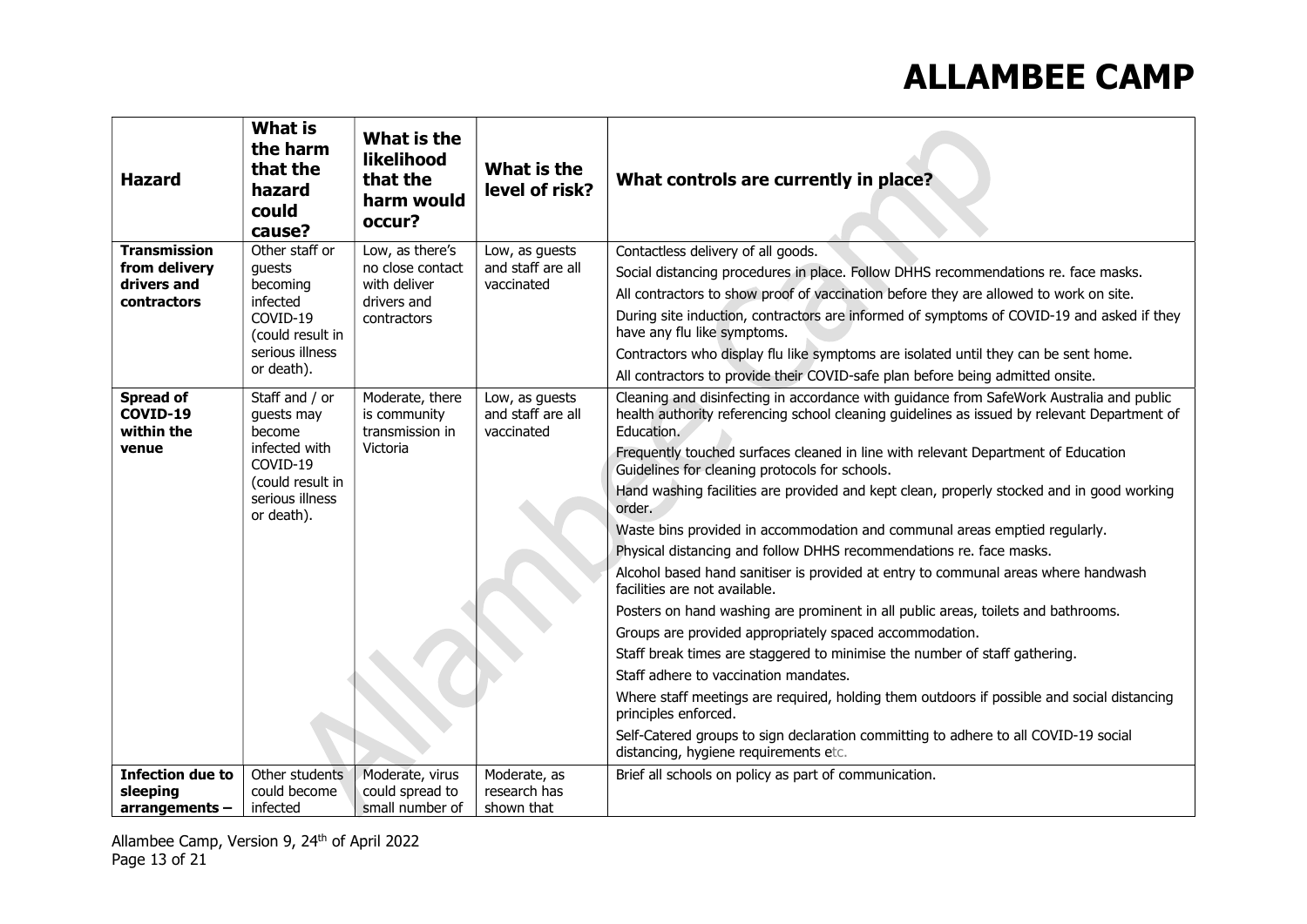| <b>Hazard</b>                                                                  | <b>What is</b><br>the harm<br>that the<br>hazard<br>could<br>cause? | What is the<br>likelihood<br>that the<br>harm would<br>occur?                               | What is the<br>level of risk?                                                                  | What controls are currently in place?                                                                                                                                                                                                                                                                                                                                                                                                                                                                                                                                                   |
|--------------------------------------------------------------------------------|---------------------------------------------------------------------|---------------------------------------------------------------------------------------------|------------------------------------------------------------------------------------------------|-----------------------------------------------------------------------------------------------------------------------------------------------------------------------------------------------------------------------------------------------------------------------------------------------------------------------------------------------------------------------------------------------------------------------------------------------------------------------------------------------------------------------------------------------------------------------------------------|
| students with<br>school groups                                                 |                                                                     | children in<br>immediate<br>vicinity                                                        | transmission is<br>more likely to<br>occur from adults<br>to children than<br>between children | No guest permitted on camp if they display symptoms of COVID-19. Any student who<br>displays symptoms during camp immediately isolated and COVID-19 quarantine procedures<br>put in place.<br>All guests to bring own bed linen, including pillow.<br>Mattress covers cleaned with disinfectant at end of each group stay.<br>Increase air flow by leaving doors & windows open.<br>Sleeping arrangements recorded.                                                                                                                                                                     |
| <b>Infection due to</b><br>sleeping<br>$arrangements -$<br>teachers/adults     | Other<br>teachers/adults<br>could become<br>infected                | Moderate, virus<br>could spread to<br>small number of<br>adults in<br>immediate<br>vicinity | Low, as guests<br>and staff are all<br>vaccinated                                              | Brief all schools/groups on procedures during induction.<br>All sleeping facilities receive a deep clean between change of groups.<br>All guests to bring own bed linen, including pillow.<br>Mattress covers cleaned with disinfectant at end of each group stay.<br>All teachers/adults to have appropriate space between them for sleeping arrangements.<br>Any teachers/adults who are deemed high risk due to existing underlying medical conditions<br>given separate sleeping quarters.<br>Increase air flow by leaving doors & windows open.<br>Sleeping arrangements recorded. |
| <b>Social</b><br><b>Distancing in</b><br>Dining Room -<br>for school<br>groups | Other quests<br>become<br>infected                                  | Moderate, there<br>is community<br>transmission in<br>Victoria                              | Moderate, as<br>quests will have<br>masks off when<br>eating                                   | Teachers/adults adhere to social distancing rules.<br>No social distancing required for school students or other groups of children under 18.<br>All group are recommended to eat outside as long as weather permits.                                                                                                                                                                                                                                                                                                                                                                   |
| <b>Social</b><br><b>Distancing in</b><br>Dining Room -<br>for other<br>groups  | Other quests<br>become<br>infected                                  | Moderate, there<br>is community<br>transmission in<br>Victoria                              | Low, as quests<br>and staff are all<br>vaccinated                                              | Social distancing rules apply.<br>All group are recommended to eat outside as long as weather permits.                                                                                                                                                                                                                                                                                                                                                                                                                                                                                  |
| <b>Spread of</b><br>infection due to<br>serving of food                        | Other quests<br>become<br>infected                                  | Moderate, there<br>is community<br>transmission in<br>Victoria                              | Low, as quests<br>and staff are all<br>vaccinated                                              | All food is appropriately covered.<br>Screen is mounted on servery between clients and kitchen staff.<br>All food served by venue staff who have access to appropriate PPE, no self-serve.                                                                                                                                                                                                                                                                                                                                                                                              |

Allambee Camp, Version 9, 24<sup>th</sup> of April 2022 Page 14 of 21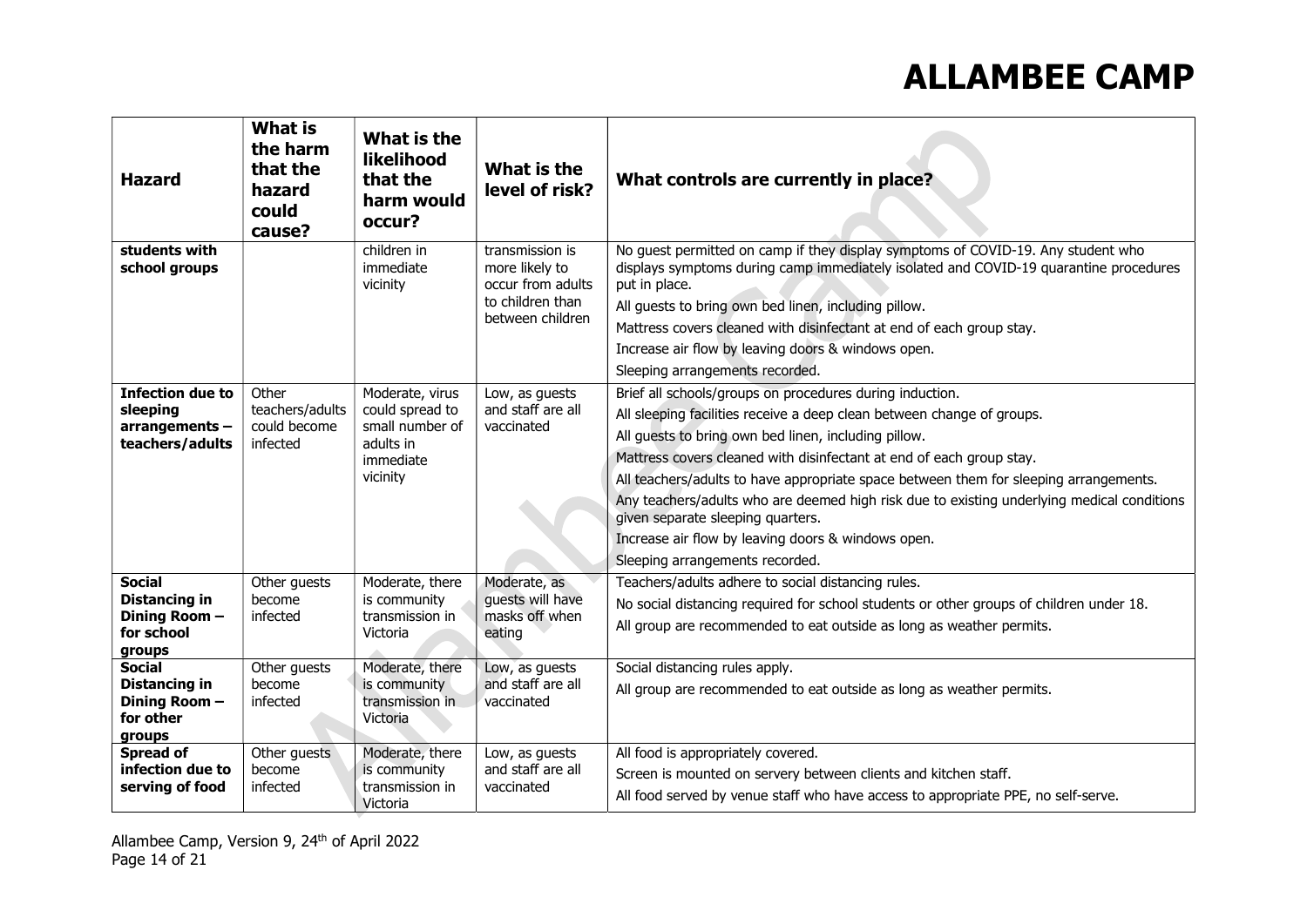| <b>Hazard</b>                                 | <b>What is</b><br>the harm<br>that the<br>hazard<br>could<br>cause?                                                                                                      | What is the<br>likelihood<br>that the<br>harm would<br>occur?                       | What is the<br>level of risk?                                              | What controls are currently in place?                                                                                                                                                                                                                        |  |  |
|-----------------------------------------------|--------------------------------------------------------------------------------------------------------------------------------------------------------------------------|-------------------------------------------------------------------------------------|----------------------------------------------------------------------------|--------------------------------------------------------------------------------------------------------------------------------------------------------------------------------------------------------------------------------------------------------------|--|--|
|                                               |                                                                                                                                                                          |                                                                                     |                                                                            | All plates, cutlery, etc cleaned in appropriate manner to meet HACCP standards or are<br>enviro-friendly disposable.                                                                                                                                         |  |  |
| <b>Persistent use</b><br>of latex gloves      | New or<br>aggravated<br>latex sensitivity                                                                                                                                | Low, latex free<br>gloves supplied<br>to people with<br>allergies                   | Moderate,<br>affected<br>individuals may<br>have a significant<br>reaction | Staff with allergies are provided with non-latex gloves or can remove gloves when not<br>necessary.                                                                                                                                                          |  |  |
| <b>Persistent use</b><br>of hand<br>sanitiser | Dermatitis                                                                                                                                                               | Moderate, many<br>staff will not<br>have used hand<br>sanitiser<br>regularly before | Moderate,<br>affected<br>individuals may<br>have a significant<br>reaction | Staff are encouraged to wash hands with soap and water for 20 secs, where possible as an<br>alternative to hand sanitiser in non-medical situations.<br>Identify staff with a history of dermatitis or allergy to alcohol and provide safe alternative.      |  |  |
| <b>Buses</b>                                  | Social<br>distancing is<br>not required<br>on buses /<br>public<br>transport.<br>Schools are<br>exempt.<br>Face masks to<br>be worn as per<br>Government<br>restrictions | Moderate, there<br>is community<br>transmission in<br>Victoria                      | Low where<br>campers are all<br>vaccinated or<br>between children          | Transport company must have COVID-safe plan. Buses are to be disinfected before use and<br>sprayed clean between users.<br>Face masks to be worn as per Government restrictions<br>https://www.coronavirus.vic.gov.au/face-masks                             |  |  |
| <b>Activity</b><br>harnessing                 | Social<br>distancing and<br>close contact<br>to check and<br>setup harness.<br>Spread of<br>COVID-19                                                                     | Moderate, there<br>is community<br>transmission in<br>Victoria                      | Low in an outdoor<br>setting                                               | Staff are encouraged to wash hands with soap and water for 20 secs where possible as an<br>alternative to hand sanitiser in non-medical situations.<br>Face masks to be worn as per Government restrictions<br>https://www.coronavirus.vic.gov.au/face-masks |  |  |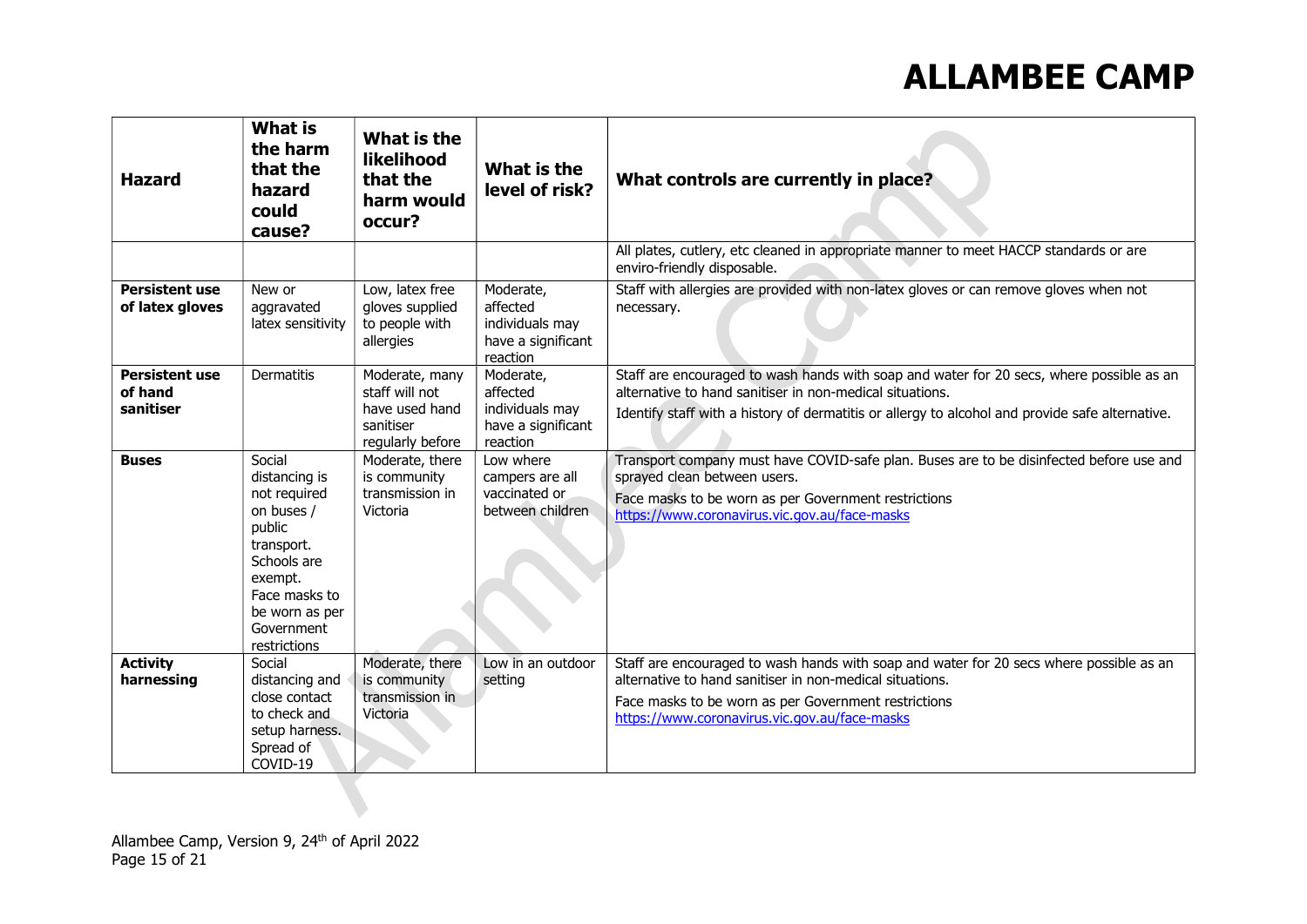### Workplace COVID-Safe Plan

The purpose of this plan is to protect the safety of staff at work.

#### Being proactive

- Stay home if feeling unwell.
- If you have COVID-19 like symptoms (see below), you must get tested.
- All staff are required to complete online COVID-19 Infection Control Training.
- Fill in Workplace Screening Form
- Comply with Vaccination Mandates
- Follow DHHS recommendations re. face masks.
- Comply with common protocols coughing, sneezing, social distancing.
- Use non-contact greetings.

#### At the office and other shared spaces

- Avoid overcrowding.
- Sanitise or wash hands on entering and leaving the premises.
- Sanitise or wash hands after using the bathroom.
- Place used tissues / sanitising wipes in the bin.
- Follow DHHS recommendations re. face masks.
- Consider staggering lunch times.
- No sharing of utensils or condiments.
- Sanitise table after each use.
- Office workstations must be spaced to allow for a minimum of 1.5m between people.
- No more than 3 people in the office at any one time.
- Last person to leave the office each day will wipe down common touch points printer controls, door handles, filing cabinet handles, light switches.

#### Recruitment / Induction / Training

- Online where possible.
- If meeting in person, carry out pre-meeting screening (any COVID-19 like symptoms).
- If meeting in person, try to meet outside or in a well-ventilated area.
- Maintain social distancing minimum 1.5m.
- Follow DHHS recommendations re. face masks for Victoria.
- Use non-contact greetings.
- Provide tissues and hand sanitising materials.
- Put used tissues / sanitising wipes in bin.

#### Camp Staff

• Stay home if you are feeling unwell, or if you have been in contact with anyone diagnosed with COVID-19 and have yet to complete your self-isolation.

Allambee Camp, Version 4, 15th of December 2020 Page 16 of 21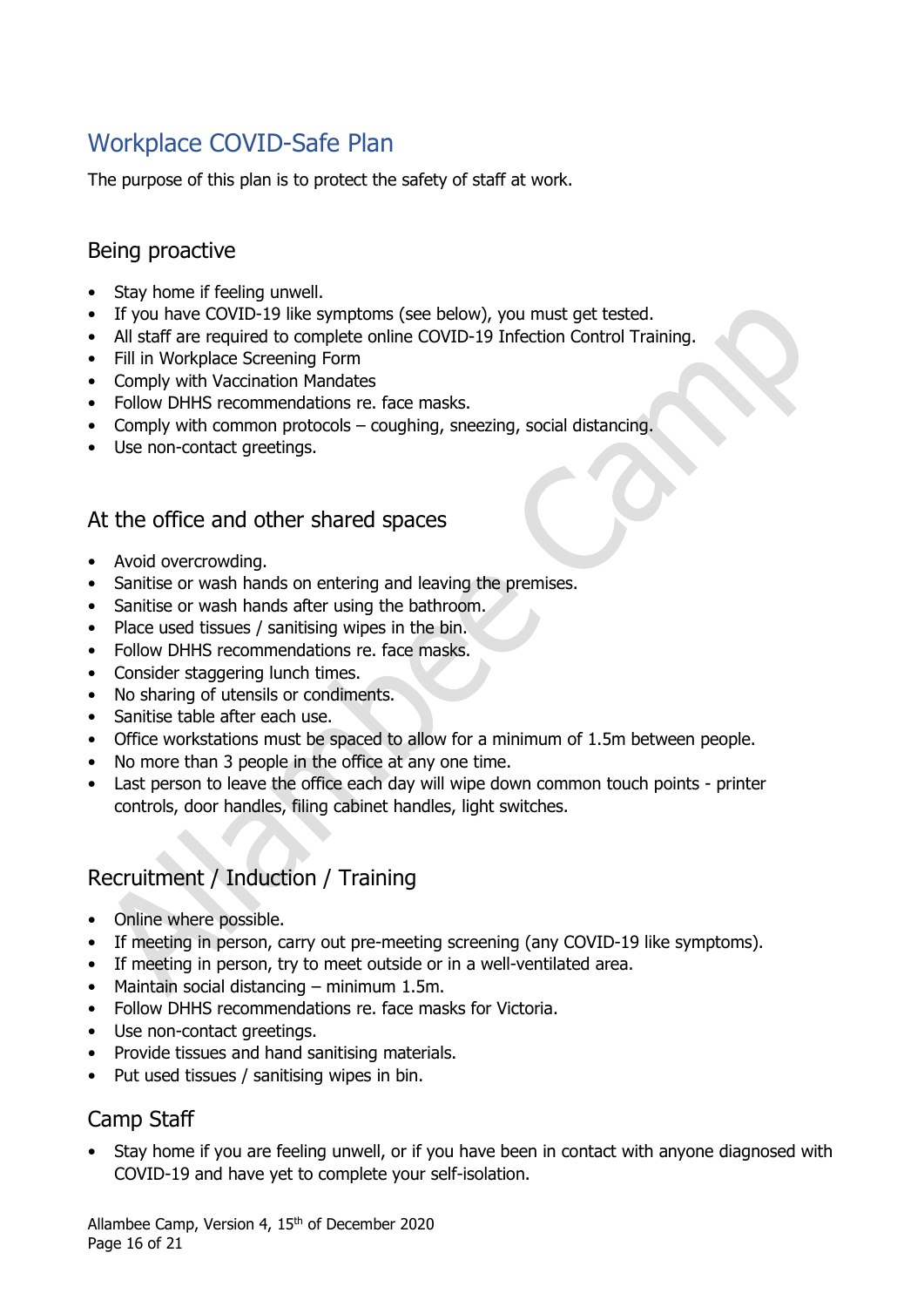- If anyone has COVID-19 like symptoms (see start of document), they must get tested and cannot come to work.
- If anyone has chronic conditions such as hay fever, chronic rhinitis etc. that might be mistaken for COVID-19 symptoms, please ask your doctor to supply you with a medical certificate confirming this condition.
- All staff required to complete eLearning training module Infection Control Training COVID-19.
- Fill in Workplace Screening Form
- Comply with Vaccination Mandates
- Follow DHHS recommendations re. face masks.
- Comply with common protocols coughing, sneezing, social distancing.
- Use non-contact greetings.

#### Campers / travel

- Pre-camp screening  $-$  if any COVID-19 like symptoms (see start of document) = that person cannot attend camp and they must get tested.
- No camper is to attend camp if feeling unwell even if they have non COVID-19 like symptoms (see start of document).
- If using a bus, ensure transport supplier has appropriate COVID-safe plan and face masks are worn as per Government restrictions.
- Provide tissues and hand sanitising materials in bus.
- Put used tissues / sanitising wipes in bin (may need to purchase a lined foot pedal operated bin for hire bus use).
- Empty receptacle into a safe bin regularly.
- Avoid public toilets / public spaces on route to camp if possible. If unavoidable, try to maintain sanitising as best you can.
- Host site maintains best practice re. bathrooms, dining rooms, sleeping areas, equipment etc.
- Follow DHHS recommendations re. face masks etc.
- Use facemasks, apron and disposable gloves when providing personal care.
- Immediately dispose of used PPE.
- If any camper or employees show any COVID-19 like symptoms they must leave the camp immediately and self-isolate.
- Where there is a confirmed case of COVID-19 in the camp, follow instructions on https://www.coronavirus.vic.gov.au/ or call the Coronavirus Helpline (1800 675 398) which operates 24 hours a day, 7 days a week, for further advice.
- All incidents involving any symptoms or possible infection breaches must be logged.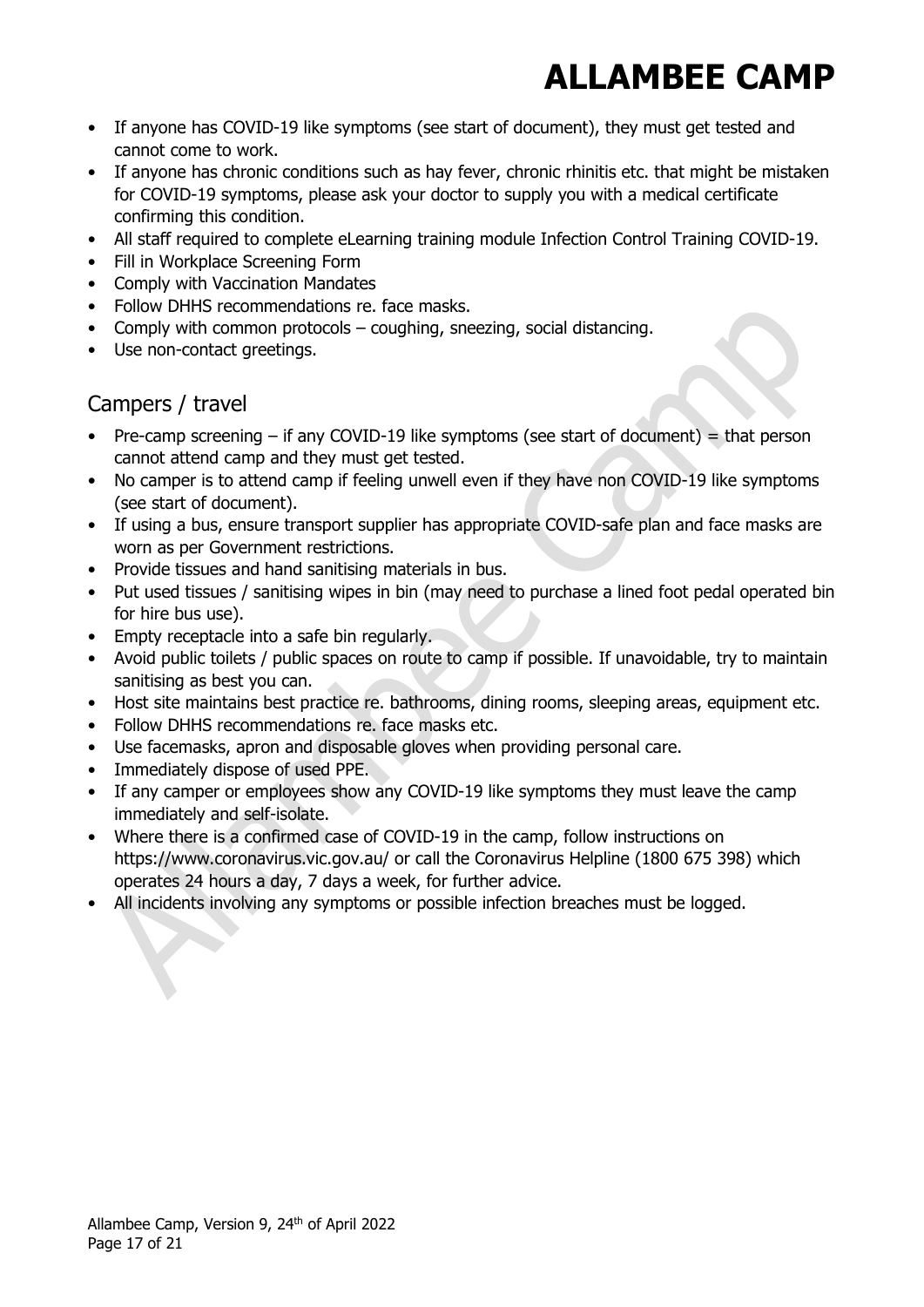### Self-Catered Groups COVID-19 Form

#### Name of Group: ………………………………………..

The guidelines and risk register supplied by Allambee Camp have been compiled from direction provided by State and Federal Governments, as well as industry peak bodies, and are designed to provide a safe place for and care for the wellbeing of Allambee Camp staff, guests and contractors during the COVID-19 pandemic. Self-catered groups are not exempt from these guidelines and must ensure that this COVID-19 Safe Plan is adhered too.

In addition to the above, self-catered groups must:

- Provide a list of names and contact number of all people that will be onsite at any time during the stay.
- All campers must fill in the Group / Camper Screening form.
- Physical distancing is to occur between adults that are not part of the same household.
- Follow DHHS recommendations re. face masks, hand hygiene and cough etiquette.
- Dining rooms are to be cleaned and subsequently sprayed with disinfectant spray after each meal.
- Frequently touched surfaces including tables, benchtops, door handles, light switches etc. are to be cleaned regularly (at least twice daily). Depending of the users this may include bedrooms, bathrooms, toilets, meeting rooms and the kitchen.
- Bins are to be emptied regularly (at least once a day).
- Food Service
	- All plates, cutlery and utensils are to be washed in the dishwasher.
	- Food is to be plated by a minimum number of people who have taken the appropriate food safe steps before serving. NO SELF SERVICE ALLOWED.
- If anyone is feeling unwell, please isolate and organise transport home immediately. Any cases or suspected cases of COVID-19 need to be reported to camp staff.
- If any camper tests positive after camp and the camp dates fall within 2 days from the start of any symptoms, the camp manager must be advised.

On behalf of the above-named group, I have read and understand the COVID-19 Safe Plan for hire of the venue and agree to these conditions and accept that it is my responsibility as camp coordinator to see that they are adhered to.

Name: ……………………………………………………………………………………. (Group co-ordinator)

Signed: ……………………………………………. Date: ………………………………………..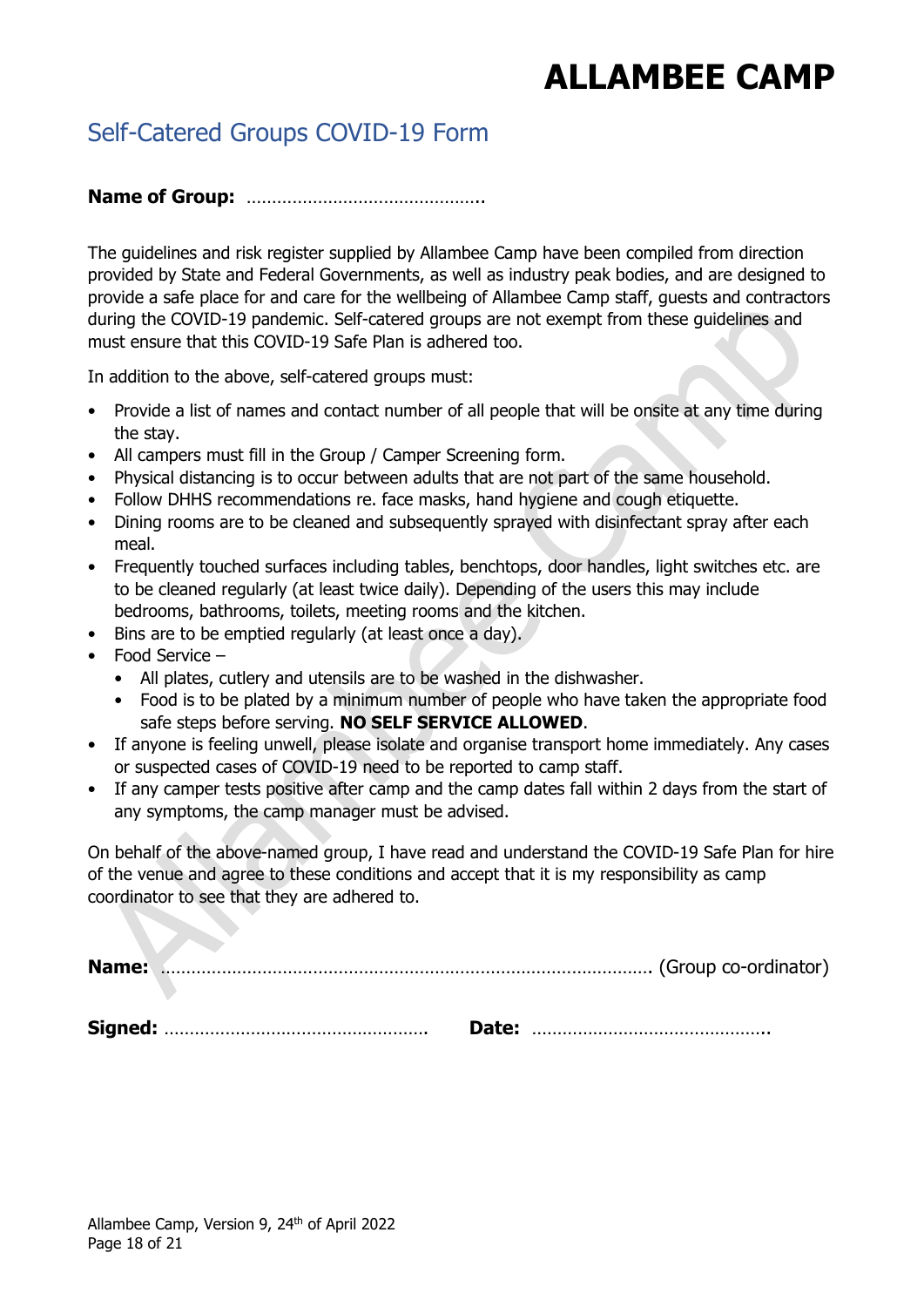#### Workforce Screening

Workforce Screening is in place during the coronavirus pandemic. To be completed at the start of each and every shift by all employees onsite. Please answer each statement with YES or NO and see below for actions to be taken in case you answer YES to any of the below questions. With your initials you confirm that the information you provide below is correct & true.

| Date | Name | Are you currently<br>required to self-                                                                                 | Are you currently a<br>close contact of<br>someone with COVID- | Are you experiencing any of these symptoms?                                                                                                                    |         |        |                 |                              |                |                                  | Initial |
|------|------|------------------------------------------------------------------------------------------------------------------------|----------------------------------------------------------------|----------------------------------------------------------------------------------------------------------------------------------------------------------------|---------|--------|-----------------|------------------------------|----------------|----------------------------------|---------|
|      |      | isolate after testing<br>or being diagnosed<br>with COVID-19?                                                          | 19?                                                            | Fever? (tempe-<br>rature check on<br>arrival, temp over<br>37.5 is a fever)                                                                                    | Chills? | Cough? | Sore<br>throat? | Short-<br>ness of<br>breath? | Runny<br>nose? | Loss of<br>sense<br>of<br>smell? |         |
|      |      | If you answer YES to either of the<br>above questions you should not<br>attend work until released from<br>quarantine. |                                                                | If you answered YES to any of the above questions you should<br>leave your workplace immediately. Tell your employer, go home,<br>and get tested for COVID-19. |         |        |                 |                              |                |                                  |         |
|      |      |                                                                                                                        |                                                                |                                                                                                                                                                |         |        |                 |                              |                |                                  |         |
|      |      |                                                                                                                        |                                                                |                                                                                                                                                                |         |        |                 |                              |                |                                  |         |
|      |      |                                                                                                                        |                                                                |                                                                                                                                                                |         |        |                 |                              |                |                                  |         |
|      |      |                                                                                                                        |                                                                |                                                                                                                                                                |         |        |                 |                              |                |                                  |         |
|      |      |                                                                                                                        |                                                                |                                                                                                                                                                |         |        |                 |                              |                |                                  |         |
|      |      |                                                                                                                        |                                                                |                                                                                                                                                                |         |        |                 |                              |                |                                  |         |
|      |      |                                                                                                                        |                                                                |                                                                                                                                                                |         |        |                 |                              |                |                                  |         |
|      |      |                                                                                                                        |                                                                |                                                                                                                                                                |         |        |                 |                              |                |                                  |         |
|      |      |                                                                                                                        |                                                                |                                                                                                                                                                |         |        |                 |                              |                |                                  |         |
|      |      |                                                                                                                        |                                                                |                                                                                                                                                                |         |        |                 |                              |                |                                  |         |
|      |      |                                                                                                                        |                                                                |                                                                                                                                                                |         |        |                 |                              |                |                                  |         |

Allambee Camp, Version 9, 24<sup>th</sup> of April 2022 Page 19 of 21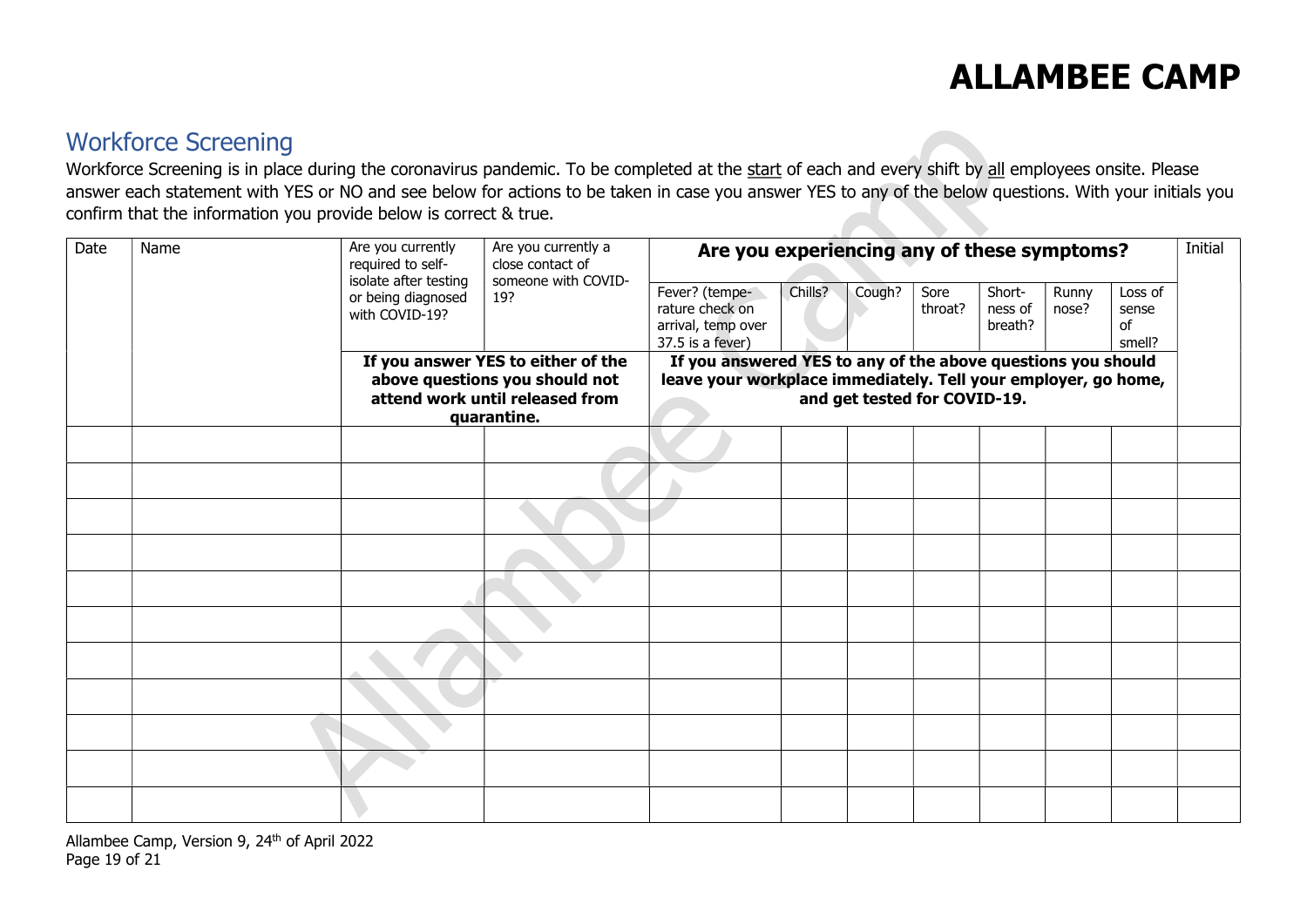### Group / Camper Screening Template

Screening on arrival of group/campers is in place during the coronavirus pandemic. Please answer each statement with YES or NO. If the answer is YES to any of the below questions, the group/campers are not allowed entry to the camp and are to return home and seek medical advice.

With your signature you confirm that the information you provide below is correct & true.

| Date | Name | Phone number | Are you currently<br>required to self-<br>isolate after testing<br>or being diagnosed<br>with COVID-19? | Are you currently<br>a close contact of<br>someone with<br>COVID-19? | Do you have<br>a<br>temperature? | Do you have<br>cold, flu like or<br>COVID-19<br>symptoms? | Signature |
|------|------|--------------|---------------------------------------------------------------------------------------------------------|----------------------------------------------------------------------|----------------------------------|-----------------------------------------------------------|-----------|
|      |      |              |                                                                                                         |                                                                      |                                  |                                                           |           |
|      |      |              |                                                                                                         |                                                                      |                                  |                                                           |           |
|      |      |              |                                                                                                         |                                                                      |                                  |                                                           |           |
|      |      |              |                                                                                                         |                                                                      |                                  |                                                           |           |
|      |      |              |                                                                                                         |                                                                      |                                  |                                                           |           |
|      |      |              |                                                                                                         |                                                                      |                                  |                                                           |           |
|      |      |              |                                                                                                         |                                                                      |                                  |                                                           |           |
|      |      |              |                                                                                                         |                                                                      |                                  |                                                           |           |
|      |      |              |                                                                                                         |                                                                      |                                  |                                                           |           |
|      |      |              |                                                                                                         |                                                                      |                                  |                                                           |           |